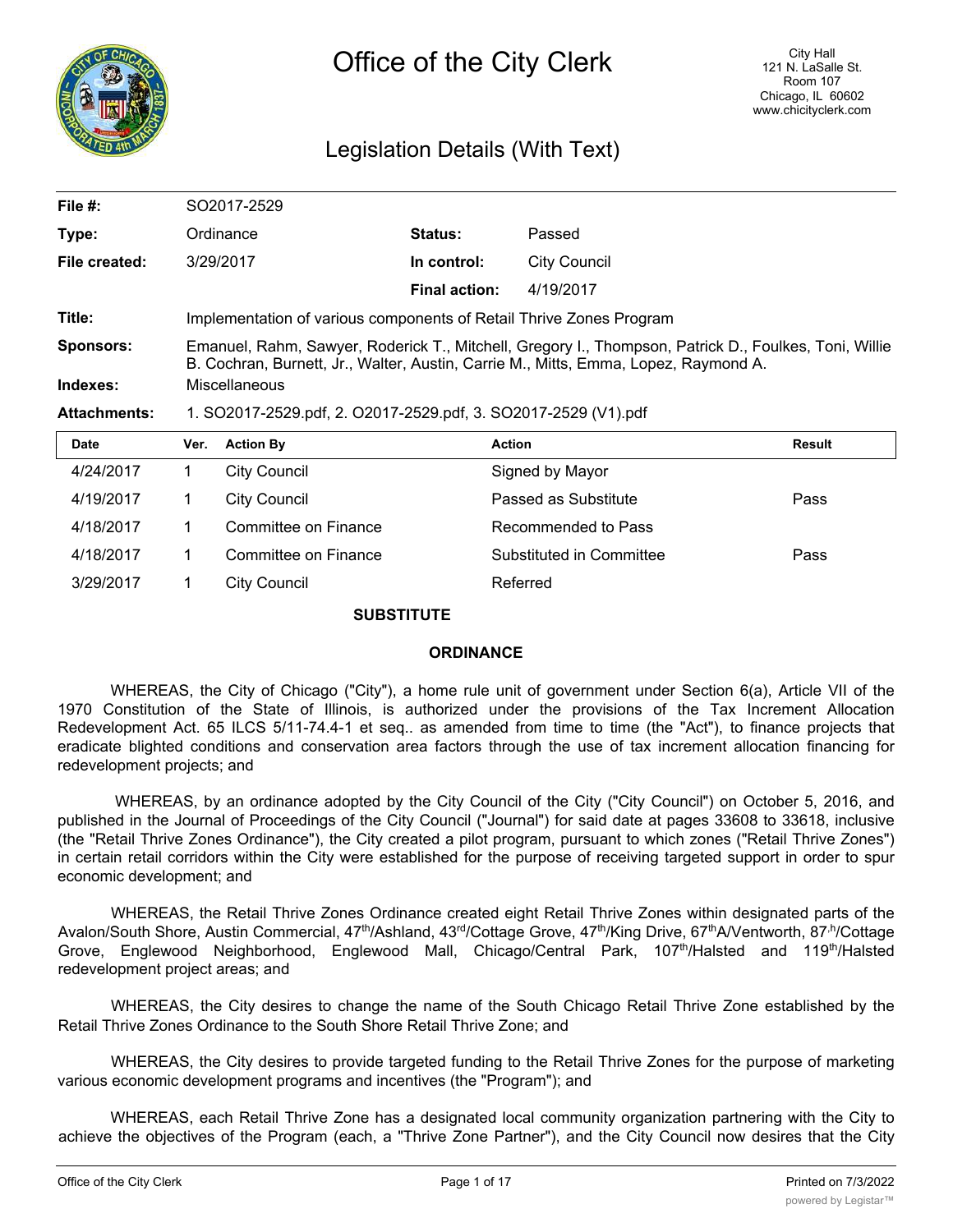enter into a separate agreement with each of the seven Thrive Zone Partners for them to provide such services to the City in designated Retail Thrive Zones ("Program Agreement"); and

WHEREAS, the City Council desires to authorize the Department of Planning and Development ("DPD") to enter into a Program Agreement with Quad Communities Development Corporation, NFP, an Illinois not-for-profit corporation, to administer the Program in the Bronzeville Retail Thrive Zone; and

WHEREAS, the City Council further desires to authorize DPD to fund the Program in the Bronzeville Retail Thrive Zone in an amount not to exceed \$20,000 in each calendar year beginning in 2017 and ending in 2019 from incremental taxes from the 43<sup>rd</sup>/Cottage Grove and 47<sup>th</sup>/King redevelopment project areas (in a proportion to be determined by an Authorized Officer), or any other funds legally available to the City for this purpose; and

WHEREAS, the City Council desires to authorize DPD to enter into a Program Agreement with Chatham Business Association Small Business Development, Inc., an Illinois

not-for-profit corporation, to administer the Program in the portion of the Chatham Retail Thrive Zone along  $75<sup>th</sup>$  Street; and

WHEREAS, the City Council further desires to authorize DPD to fund the Program in the Chatham Retail Thrive Zone in an amount not to exceed \$20,000 in each calendar year beginning in 2017 and ending in 2019 from incremental taxes from the 87<sup>th</sup>/Cottage Grove and 67<sup>th</sup>A/Ventworth redevelopment project areas (in a proportion to be determined by an Authorized Officer), or any other funds legally available to the City for this purpose; and

WHEREAS, the City Council desires to authorize DPD to enter into a Program Agreement with Back of the Yards Neighborhood Council, an Illinois not-for-profit corporation, to administer the Program in the Back of the Yards Retail Thrive Zone; and

WHEREAS, the City Council further desires to authorize DPD to fund the Program in the Back of the Yards Retail Thrive Zone in an amount not to exceed \$20,000 in each calendar year beginning in 2017 and ending in 2019 from incremental taxes from the 47<sup>th</sup>/Ashland redevelopment project area, or any other funds legally available to the City for this purpose; and

WHEREAS, the City Council desires to authorize DPD to enter into a Program Agreement with Far South CDC, an Illinois not-for-profit corporation ("Far South CDC"), to administer the Program in the West Pullman Retail Thrive Zone; and

WHEREAS, the City Council further desires to authorize DPD to fund the Program in the West Pullman Retail Thrive Zone in an amount not to exceed \$20,000 in each calendar year beginning in 2017 and ending in 2019 from incremental taxes from the 107<sup>,h</sup>/Halsted and 119<sup>th</sup>/Halsted redevelopment project areas (in a proportion to be determined by an Authorized Officer), or any other funds legally available to the City for this purpose; and

WHEREAS, the City Council desires to authorize DPD to enter into a Program Agreement with Greater Englewood Community Development Corporation, an Illinois not-for-profit corporation, to administer the Program in the Englewood Retail Thrive Zone; and

WHEREAS, the City Council further desires to authorize DPD to fund the Program in the Englewood Retail Thrive Zone in an amount not to exceed \$20,000 in each calendar year beginning in 2017 and ending in 2019 from incremental taxes from the Englewood Neighborhood and Englewood Mall redevelopment project areas (in a proportion to be determined by an Authorized Officer), or any other funds legally available to the City for this purpose; and

WHEREAS, the City Council desires to authorize DPD to enter into a Program Agreement with West Humboldt Park Family and Development Council ("WHPFDC"), an Illinois not-for-profit corporation, to administer the Program in the West Humboldt Park Retail Thrive Zone;and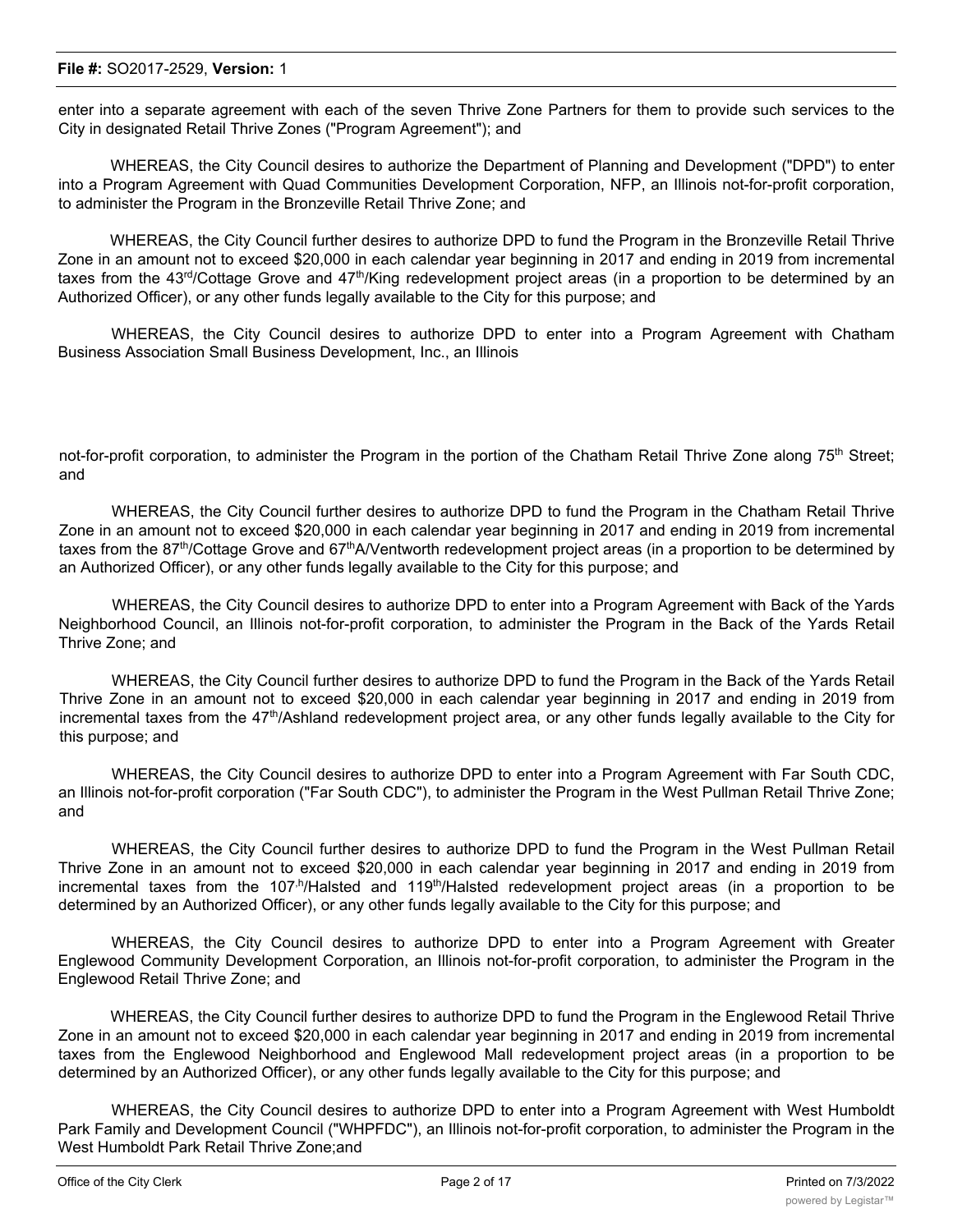WHEREAS, the City Council further desires to authorize DPD to fund the Program in the West Humboldt Park Retail Thrive Zone in an amount not to exceed \$20,000 in each calendar year beginning in 2017 and ending in 2019 from incremental taxes from the Chicago/Central Park redevelopment project area, or any other funds legally available to the City for this purpose; and

WHEREAS, the City Council desires to authorize DPD to enter into a Program

2

Agreement with Austin African American Business Networking Association, Inc., NFP, an Illinois not-for-profit corporation, to administer the Program in the Austin Retail Thrive Zone; and

WHEREAS, the City Council further desires to authorize DPD to fund the Program in the Austin Retail Thrive Zone in an amount not to exceed \$20,000 in each calendar year beginning in 2017 and ending in 2019 from incremental taxes from the Austin Commercial redevelopment project area, or any other funds legally available to the City for this purpose; and

WHEREAS, the City Council desires to authorize the DPD to enter into a Program Agreement with Far South CDC to administer the Program in the South Shore Retail Thrive Zone; and

WHEREAS, the City Council further desires to authorize DPD to fund the Program in the South Shore Retail Thrive Zone in an amount not to exceed \$20,000 in each calendar year beginning in 2017 and ending in 2019 from incremental taxes from the Avalon/South Shore redevelopment project area, or any other funds legally available to the City for this purpose; and

WHEREAS, all work required by each Program Agreement shall be completed on or before December 31, 2019 and shall only be performed in portions of each Retail Thrive Zone that is located within a redevelopment project area from which funding has been authorized by this ordinance; and

WHEREAS, the Cook County Board of Commissioners has enacted the Cook County Real Property Assessment Classification Ordinance, as amended from time to time (the "Classification Ordinance"), which provides for, among other things, Class 7a, Class 7b and Class 7c real estate tax incentives to property owners who build, rehabilitate, enhance and occupy property which is located within Cook County and which is used primarily for commercial purposes; and

WHEREAS, the City, consistent with the Classification Ordinance, wishes to induce commercial businesses to locate and expand in the City by supporting financial incentives in the form of property tax relief; and

WHEREAS, the City has identified Retail Thrive Zones as retail corridors deemed to be distressed and in need of redevelopment and which qualify as retail corridors or geographies as described in Sections 74-63(9), 74-63(10) and 74- 63(11) of the Ordinance, having the geographic boundaries set forth in Exhibit A to this ordinance, and identified by the preliminary list of Permanent Index Numbers attached hereto as Exhibit B and hereby incorporated herein; and

WHEREAS, various individuals or entities (each, an "Applicant"), may own or acquire certain real estate located in Retail Thrive Zones as further described in Exhibit A and Exhibit B hereto; and

WHEREAS, an Applicant may develop property (each, a "Subject Property") within a Retail Thrive Zone in a manner which may cause it to become eligible for a Class 7a, Class 7b or Class 7c tax incentive, as applicable, under the Classification Ordinance; and

WHEREAS, an Applicant may file with the Office of the Assessor of Cook County (the "Assessor") an eligibility application for a Class 7a, Class 7b or Class 7c tax incentive, as applicable, under the Classification Ordinance with respect to a Subject Property (an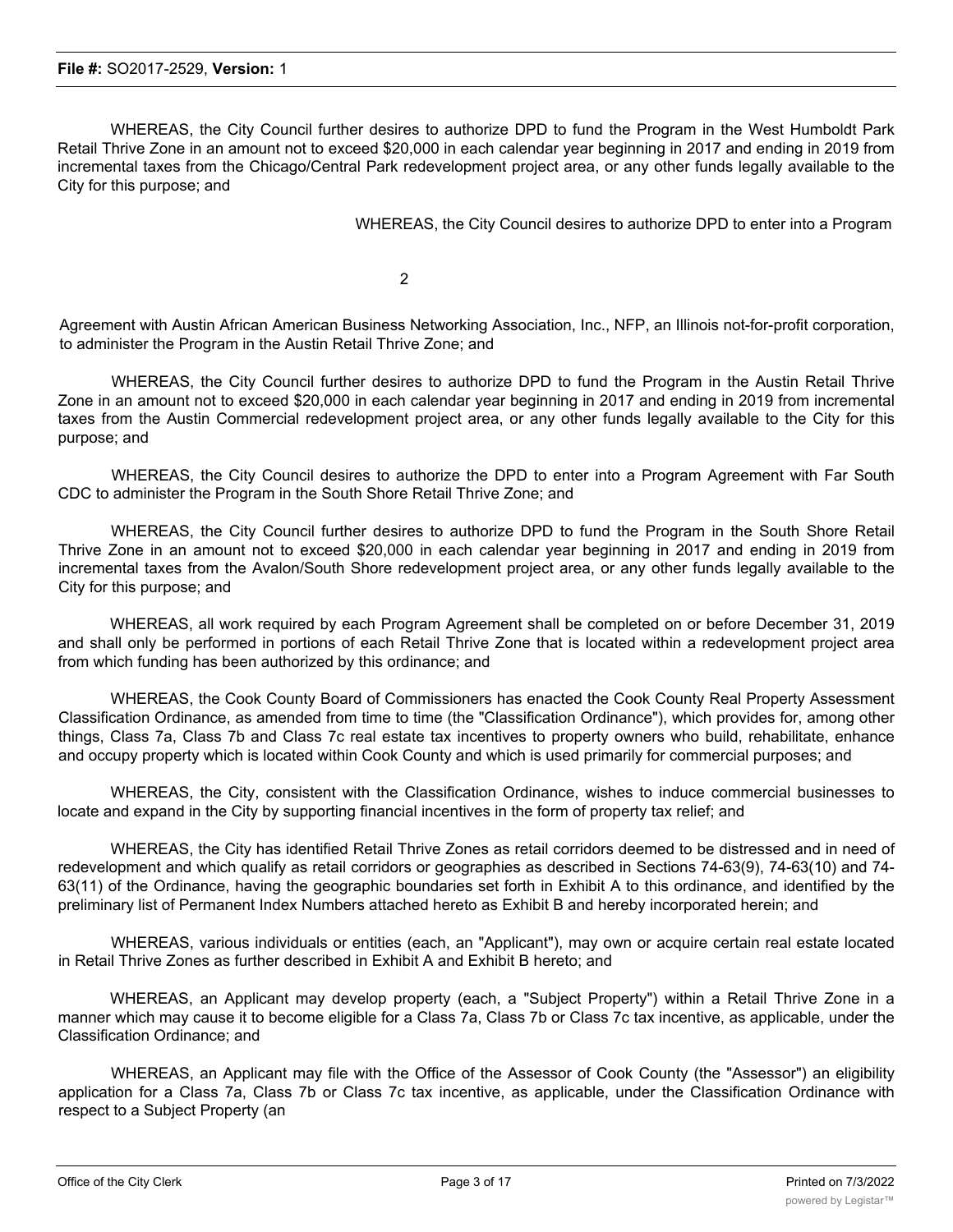3

### "Application"); and

WHEREAS, it is the responsibility of the Assessor to determine that an application for a Class 7a, Class 7b or Class 7c classification, as applicable, or renewal of such classification is eligible pursuant to the Classification Ordinance; and

WHEREAS, the Classification Ordinance requires that, in connection with the filing of an Application with the Assessor, the Applicant must obtain from an authorized officer of the municipality in which such real estate that is proposed for such designation is located a letter stating that the municipality supports, consents to and approves the filing with the Assessor of the Application and a certified copy of this ordinance; now, therefore,

### **BE IT ORDAINED BY THE CITY COUNCIL OF THE CITY OF CHICAGO:**

SECTION 1. The above recitals are expressly incorporated in and made a part of this ordinance as though fully set forth herein.

SECTION 2. Exhibit A of the Retail Thrive Zones Ordinance is hereby amended to change the name of the South Chicago Retail Thrive Zone to the South Shore Retail Thrive Zone.

SECTION 3. The Commissioner of DPD or a designee of the Commissioner of DPD (each, an "Authorized Officer") are each hereby authorized, with the approval of the City's Corporation Counsel as to legal form, to negotiate, execute and deliver a Program Agreement between the City and each Thrive Zone Partner, and such other supporting documents as may be necessary to carry out and comply with the provisions of this ordinance, with such changes, deletions and insertions as shall be approved by the persons executing each Program Agreement.

SECTION 4. Subject to review of each project on each Subject Property by an Authorized Officer, and expressly conditioned upon a written final determination .of the eligibility of each project on each Subject Property and a verification of an accurate final legal description and correct Permanent Index Numbers for each Subject Property by an Authorized Officer, including the City's redevelopment objective, the Applicant's intended use of the Subject Property and confirmation that the City has received and filed an Economic Disclosure Statement (as defined in the Classification Ordinance) (together with such other information as may be required in a letter described in Sections 74-63(9), 74-63(10) or 74-63(11) of the Classification Ordinance, as applicable, the "Letter"), the City hereby determines that the incentive provided by Class 7a, Class 7b or Class 7c classification, as applicable, by the Assessor is necessary for development to occur on each Subject Property.

SECTION 5. Subject to and expressly conditioned upon the issuance of a Letter, the City hereby expressly supports, consents to and approves the submission to the Assessor of the Class 7a, Class 7b or Class 7c Application, as applicable, with respect to each Subject Property.

SECTION 6. An Authorized Officer is hereby authorized to execute such documents, including without limitation each Letter, as may be necessary to implement this ordinance, subject to the approval of the Corporation Counsel.

SECTION 7. An Authorized Officer is hereby authorized to send certified copies of this

4

ordinance, if required under the Classification Ordinance, and the Letter made in connection with each Subject Property, to the Cook County Bureau of Economic Development and/or Assessor, as applicable. Certified copies of this ordinance, if required under the Classification Ordinance, and the Letter made in connection with the specific Subject Property, may be included with each Application filed with the Assessor by an Applicant, as applicant, in accordance with the Classification Ordinance.

SECTION 8. To the extent that any ordinance, resolution, rule, order or provision of the Municipal Code, or part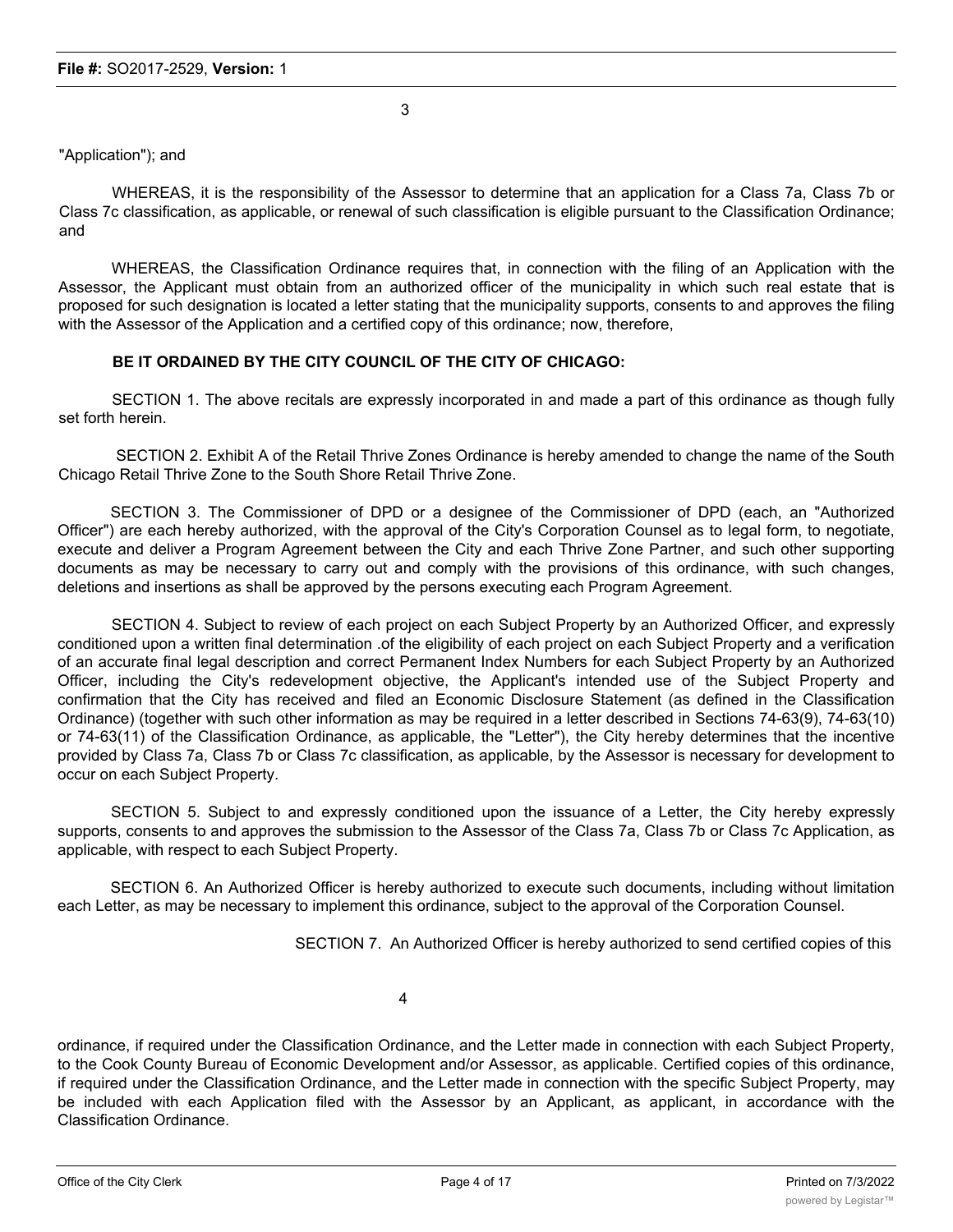SECTION 8. To the extent that any ordinance, resolution, rule, order or provision of the Municipal Code, or part thereof, is in conflict with the provisions of this ordinance, the provisions of this ordinance shall control. If any section, paragraph, clause or provision of this ordinance shall be held invalid, the invalidity of such section, paragraph, clause or provision shall not affect any of the other provisions of this ordinance.

SECTION 9. This ordinance shall be effective immediately upon its passage and approval and shall be repealed of its own accord on such date that the Retail Thrive Zones Ordinance is no longer in effect; provided, however, that such repeal shall not affect the validity of certified copies of this ordinance and any Letter with respect to any Applications submitted to the Assessor before such date of repeal.

5

### **Exhibit A**

### Retail Thrive Zones Boundaries

The following are the retail corridor zones for the Retail Thrive Zones identified by this Ordinance and their general geographic boundaries:

1. AUSTIN ~ West Chicago Avenue from North Austin Avenue to North Laramie Avenue, as more fully shown on the map attached hereto as Sub-Exhibit A-1.

2. BACK OF THE YARDS - West 47th Street from South Damen Avenue to South Loomis Boulevard and South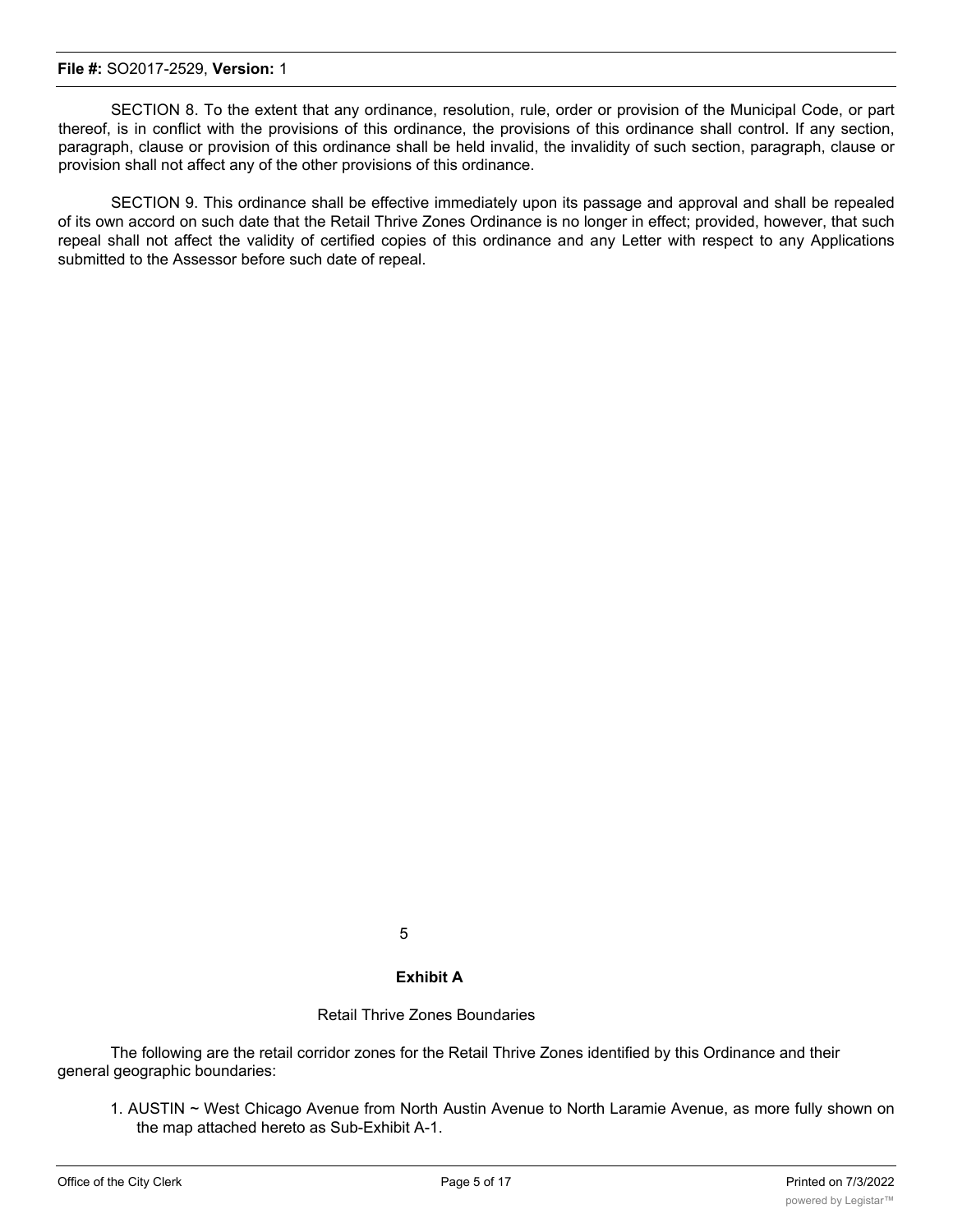- 2. BACK OF THE YARDS West 47<sup>th</sup> Street from South Damen Avenue to South Loomis Boulevard and South Ashland Avenue from West 42<sup>nd</sup> Street to West 49<sup>th</sup> Street, as more fully shown on the map attached hereto as Sub-Exhibit A-2.
- 3. BRONZEVILLE East 43rd Street from South Forrestville Avenue to the alley return east of South Cottage Grove Avenue; East 47<sup>th</sup> Street from South Wabash Avenue to South Drexel Boulevard; and South Cottage Grove Avenue from East 43<sup>rd</sup> Street to East 47<sup>th</sup> Street, as more fully shown on the map attached hereto as Sub-Exhibit A-3.
- 4. CHATHAM East 75<sup>th</sup> Street from the alley return west of South Michigan Avenue to South Eberhart Avenue and East 79<sup>th</sup> Street from South Vernon Avenue to South Maryland Avenue, as more fully shown on the map attached hereto as Sub-Exhibit A-4.
- 5. ENGLEWOOD West 63<sup>rd</sup> Street from South Halsted Street to South May Street and South Halsted Street from West 63<sup>rd</sup> Street to West 66<sup>th</sup> Street, as more fully shown on the map attached hereto as Sub-Exhibit A-5.
- 6. SOUTH SHORE East 79<sup>th</sup> Street from South Cregier Avenue to South Exchange Avenue, as more fully shown on the map attached hereto as Sub-Exhibit A-6.
- 7. WEST HUMBOLDT PARK West Chicago Avenue from North Pulaski Road to North Kedzie Avenue, as more fully shown on the map attached hereto as Sub-Exhibit A-7.
- 8. WEST PULLMAN South Halsted Street from West 111<sup>th</sup> Street to West 116<sup>th</sup> Street, as more fully shown on the map attached hereto as Sub-Exhibit A-8.

## *Program Zone - Austin*

Program Zone Corridor *Program Zone - Back of the Yards*

Program Zone Corridor

# *Program Zone - Bronzeville*

vvvv vvvvHevvvv

0 0.1 0.2 0.4

6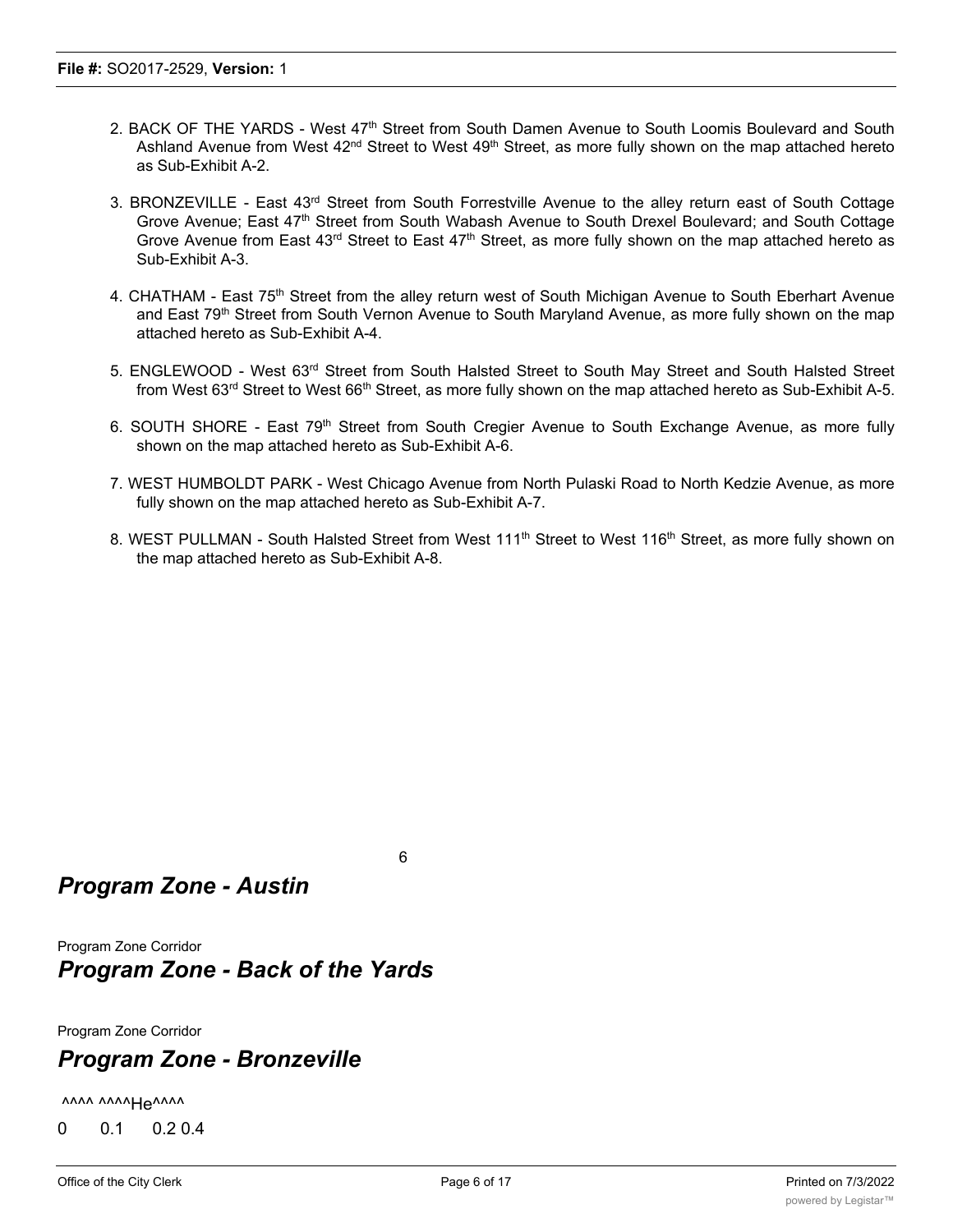*Program Zone - Chatham Program Zone - Englewood Program Zone - South Chicago Program Zone - West Humboldt Park*

Program Zone Corridor

*Program Zone - West Pullman*

Program Zone Corridor

### **Exhibit B**

Permanent Index Numbers for each Subject Property located in a Retail Thrive Zone, subject to the Letter issued by the Authorized Officer

(Sub-Exhibits B-1 through B-8 attached)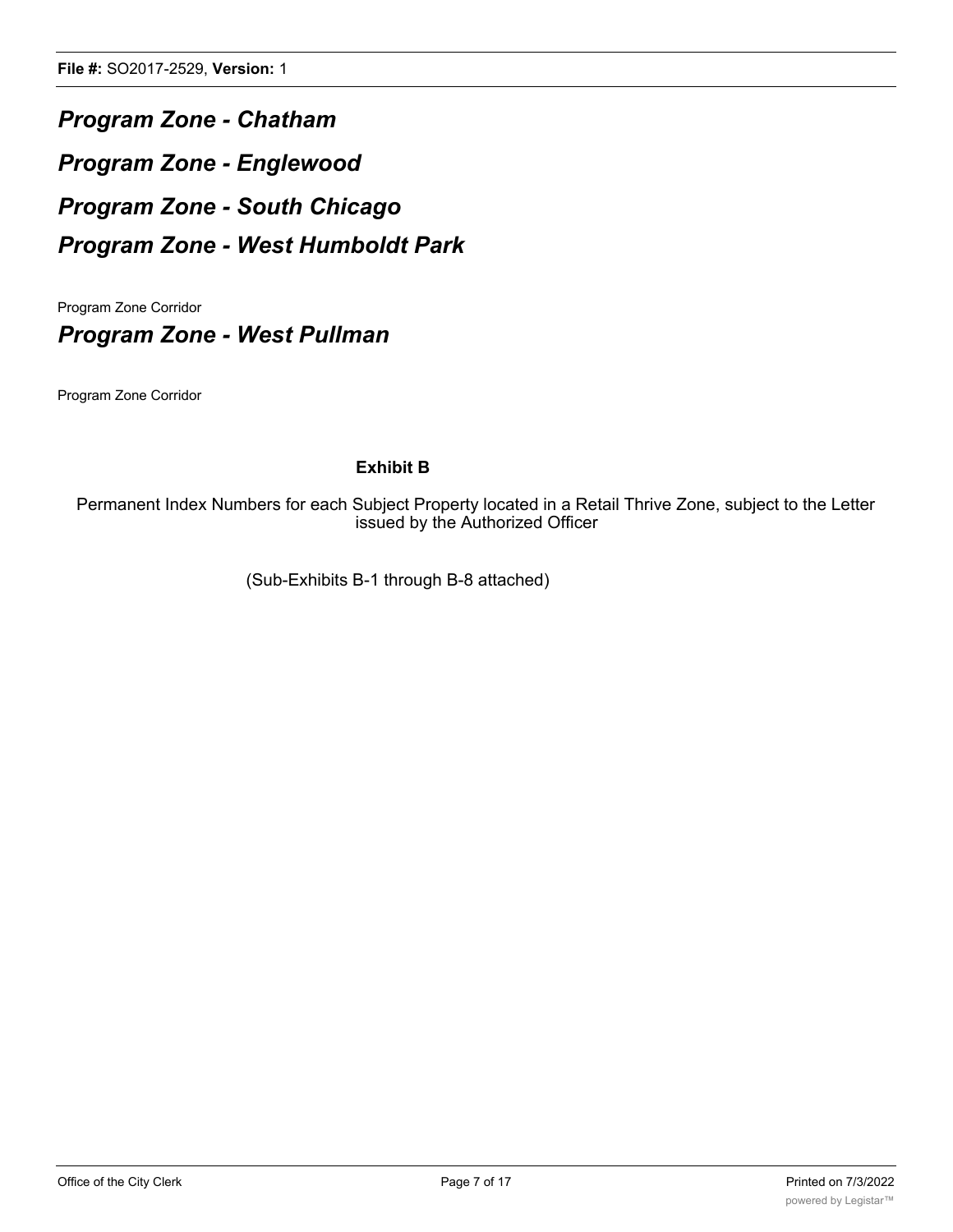7

## **Exhibit B-l AUSTIN**

16-04-326-004-0000 16-04-326-013-0000 16-04-326-014-0000 16-04-326-015-0000 16-04-326-016-0000 16-04-326-019-0000 16- 04-326-020-0000 16-04-327-037-0000 16-04-327-038-0000 16-04-328-028-0000 16-04-328-029-0000 16-04-328-031-0000 16-04- 329-029-0000 16-04-329-030-0000 16-04-329-031-0000 16-04-329-032-0000 16-04-329-033-0000 16-04-330-032-0000 16-04-330- 033-0000 16-04-330-034-0000 16-04-330-035-0000 16-04-330-036-0000 16-04-330-039-0000 16-04-330-040-0000 16-04-331-031- 0000 16-04-331-032-0000 16-04-331-033-0000 16-04-331-034-0000 16-04-331-035-0000 16-04-331-036-0000 16-04-331-037-0000 16-04-331-038-0000 16-05-426-022-0000 16-05-426-023-0000 16-05-426-024-0000 16-05-426-025-0000 16-05-426-026-0000 16- 05-426-027-0000 16-05-426-028-0000 16-05-426-029-0000 16-05-426-030-0000 16-05-426-031-0000 16-05-426-032-0000 16-05- 426-033-0000 16-05-426-034-0000

16-05-426-035-0000 16-05-426-036-0000 16-05-426-037-0000 16-05-426-038-0000 16-05-426-039-0000 16-05-426-040-0000 16- 05-426-041-0000 16-05-426-042-0000 16-05-427-014-0000 16-05-427-015-0000 16-05-427-017-0000 16-05-427-018-0000 16-05- 427-019-0000 16-05-427-020-0000 16-05-427-021-0000 16-05-427-022-0000 16-05-427-023-0000 16-05-427-024-0000 16-05-427- 025-0000 16-05-427-026-0000 16-05-427-027-0000 16-05-428-037-0000 16-05-428-040-0000 16-05-428-041-0000 16-05-429-013- 0000 16-05-429-014-0000 16-05-429-015-0000 16-05-429-016-0000 16-05-429-033-0000 16-05-429-034-0000 16-05-430-020-0000 16-05-430-032-0000 16-05-430-033-0000 16-05-431-018-0000 16-05-431-019-0000 16-05-431-028-0000 16-05-431-029-0000 16- 05-431-030-0000 16-05-431-031-0000 16-08-200-001-0000 16-08-200-002-0000 16-08-200-003-0000 16-08-200-004-0000 16-08- 200-005-0000 16-08-200-006-0000

16-08-200-007-0000 16-08-200-008-0000 16-08-200-009-0000 16-08-200-010-0000 16-08-200-011-0000 16-08-200-012-0000 16-08 -200-013-0000 16-08-200-014-0000 16-08-200-015-0000 16-08-200-016-0000 16-08-201-001-0000 16-08-201-002-0000 16-08-201- 003-0000 16-08-201-004-0000 16-08-201-005-0000 16-08-201-006-0000 16-08-201-007-0000 16-08-201-008-0000 16-08-201-011- 0000 16-08-201-026-0000 16-08-201-027-0000 16-08-201-028-0000 16-08-201-029-0000 16-08-202-001-0000 16-08-202-002-0000 16-08-202-003-0000 16-08-202-004-0000 16-08-202-005-0000 16-08-202-006-0000 16-08-202-009-0000 16-08-202-024-0000 16- 08-202-025-0000 16-08-206-011-0000 16-08-206-012-0000 16-08-206-030-0000 16-08-206-031-0000 16-08-207-001-0000 16-08- 207-035-0000 16-08-207-036-0000 16-09-100-001-0000 16-09-100-002-0000 16-09-100-014-0000 16-09-100-015-0000 16-09-100- 016-0000 16-09-100-017-0000

16-09-100-018-0000 16-09-101-001-0000 16-09-101-026-0000 16-09-101-027-0000 16-09-102-002-0000 16-09-102-017-0000 16- 09-102-018-0000 16-09-102-019-0000 16-09-102-038-0000

16-09-102-039-0000 16-09-103-001-0000 16-09-103-018-0000 16-09-104-001-0000 16-09-104-020-0000 16-09-105-003-0000 16- 09-105-004-0000 16-09-105-005-0000 16-09-105-006-0000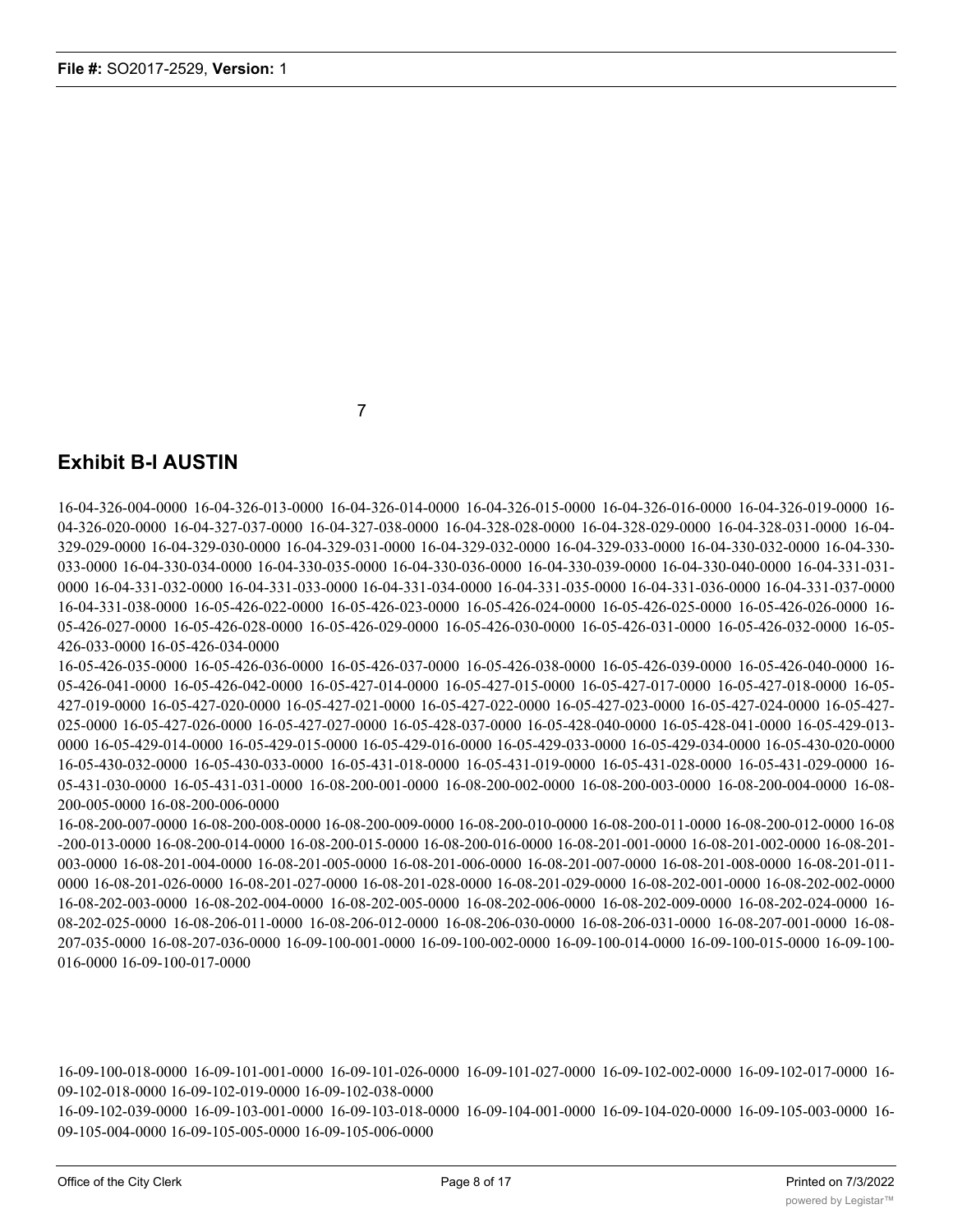16-09-105-007-0000 16-09-105-043-0000 16-09-105-044-0000 16-09-105-045-0000 16-09-106-001-0000 16-09-106-002-0000 16- 09-106-003-0000 16-09-106-044-0000

## **Exhibit B-2 BACK OF THE YARDS**

20-05-300-006-0000 20-05-300-009-0000 20-05-300-012-0000 20-05-300-013-0000 20-05-300-014-0000 20-05-300-017-0000 20-05-300-026- 0000 20-05-303-001-0000 20-05-303-002-0000 20-05-303-003-0000 20-05-303-004-0000 20-05-303-007-0000 20-05-303-008-0000 20-05-303-009 -0000 20-05-303-010-0000 20-05-303-011-0000 20-05-303-012-0000 20-05-303-013-0000 20-05-303-014-0000 20-05-303-015-0000 20-05-303- 016-0000 20-05-303-017-0000 20-05-303-018-0000 20-05-303-019-0000 20-05-303-044-0000 20-05-307-001-0000 20-05-307-002-0000 20-05-307 -003-0000 20-05-307-004-0000 20-05-307-005-0000 20-05-307-006-0000 20-05-307-007-0000 20-05-307-008-0000 20-05-307-009-0000 20-05- 307-014-0000 20-05-307-015-0000 20-05-307-016-0000 20-05-307-017-0000 20-05-307-018-0000 20-05-307-019-0000 20-05-307-020-0000 20-05 -307-021-0000 20-05-307-022-0000 20-05-307-023-0000 20-05-307-024-0000

20-05-307-025-0000 20-05-307-026-0000 20-05-307-028-0000 20-05-307-029-0000 20-05-307-030-0000 20-05-307-031-0000 20-05-308-003- 0000 20-05-308-004-0000 20-05-308-020-0000 20-05-308-044-0000 20-05-308-045-0000 20-05-308-046-0000 20-05-308-047-0000 20-05-308-053 -0000 20-05-308-056-0000 20-05-308-058-0000 20-05-308-059-0000 20-05-309-015-0000 20-05-309-016-0000 20-05-309-017-0000 20-05-309- 018-0000 20-05-309-019-0000 20-05-309-024-0000 20-05-309-025-0000 20-05-309-026-0000 20-05-309-027-0000 20-05-309-028-0000 20-05-309 -029-0000 20-05-309-030-0000 20-05-309-031-0000 20-05-309-032-0000 20-05-309-033-0000 20-05-309-034-0000 20-05-309-035-0000 20-05- 309-036-0000 20-05-309-037-0000 20-05-309-039-0000 20-05-309-042-0000 20-05-309-043-0000 20-05-310-002-0000 20-05-310-003-0000 20-06 -200-066-0000 20-06-201-001-0000 20-06-201-002-0000 20-06-201-003-0000

20-06-201-004-0000 20-06-201-005-0000 20-06-201-006-0000 20-06-201-007-0000 20-06-201-008-0000 20-06-201-009-0000 20-06-201-010- 0000 20-06-201-011-0000 20-06-201-012-0000 20-06-201-013-0000 20-06-201-014-0000 20-06-201-015-0000 20-06-201-016-0000 20-06-201-017 -0000 20-06-201-018-0000 20-06-201-019-0000 20-06-201-020-0000 20-06-201-021-0000 20-06-201-022-0000 20-06-201-023-0000 20-06-201- 024-0000 20-06-201-025-0000 20-06-201-026-0000 20-06-201-027-0000 20-06-201-028-0000 20-06-201-029-0000 20-06-201-030-0000 20-06-201 -031-0000 20-06-201-032-0000 20-06-201-033-0000 20-06:201-034-0000 20-06-201-035-0000 20-06-201-036-0000 20-06-201-037-0000 20-06- 201-038-0000 20-06-201-039-0000 20-06-406-024-0000 20-06-406-025-0000 20-06-406-026-0000 20-06-406-027-0000 20-06-406-028-0000 20-06 -406-029-0000 20-06-406-030-0000 20-06-406-031-0000 20-06-406-032-0000

20-06-406-033-0000 20-06-406-034-0000 20-06-406-035-0000 20-06-406-036-0000 20-06-406-037-0000 20-06-406-038-0000 20- 06-406-039-0000 20-06-406-040-0000 20-06-406-041-0000 20-06-406-042-0000 20-06-406-043-0000 20-06-406-044-0000 20-06- 406-045-0000 20-06-406-046-0000 20-06-406-047-0000 20-06-411-025-0000 20-06-411-026-0000 20-06-411-027-0000 20-06-411- 028-0000 20-06-411-029-0000 20-06-411-030-0000 20-06-411-031-0000 20-06-411-032-0000 20-06-411-033-0000 20-06-411-034- 0000 20-06-411-035-0000 20-06-411-036-0000 20-06-411-037-0000 20-06-411-038-0000 20-06-411-039-0000 20-06-411-040-0000 20-06-411-041-0000 20-06-417-024-0000 20-06-417-025-0000 20-06-417-026-0000 20-06-417-027-0000 20-06-417-028-0000 20-06 -417-029-0000 20-06-417-030-0000 20-06-417-031-0000 20-06-417-032-0000 20-06-417-033-0000 20-06-417-034-0000 20-06-417- 035-0000 20-06-417-036-0000 20 06-417-037-0000 20-06-417-038-0000 20-06-417-039-0000

20-06-417-040-0000 20-06-417-041-0000 20-06-417-042-0000 20-06-417-043-0000 20-06-417-044-0000 20-06-418-044-0000 20- 06-418-045-0000 20-06-418-046-0000 20-06-418-047-0000 20-06-418-048-0000 20-06-418-049-0000 20-06-418-050-0000 20-06- 419-038-0000 20-06-419-039-0000 20-06-419-040-0000 20-06-419-041-0000 20-06-419-042-0000 20-06-419-043-0000 20-06-419- 044-0000 20-06-419-045-0000 20-06-419-046-0000 20-06-419-047-0000 20-06-419-048-0000 20-06-420-020-0000 20-06-420-021- 0000 20-06-420-022-0000 20-06-420-023-0000 20-06-420-024-0000 20-06-420-025-0000 20-06-420-026-0000 20-06-420-027-0000 20-06-420-028-0000 20-06-420-029-0000 20-06-421-038-0000 20-06-421-039-0000 20-06-421-040-0000 20-06-421-041-0000 20- 06-421-042-0000 20-06-421-048-0000 20-06-422-015-0000 20-06-422-016-0000 20-06-422-017-0000 20-06-422-018-0000 20-06- 422-019-0000 20-06-422-020-0000 20-06-422-021-0000 20-06-422-022-0000 20-06-422-023-0000

20-06-422-024-0000 20-06-423-039-0000 20-06-423-040-0000 20-06-423-041-0000 20-06-423-042-0000 20-06-423-043-0000 20- 06-423-044-0000 20-06-423-045-0000 20-06-423-046-0000 20-06-424-037-0000 20-06-424-038-0000 20-06-424-040-0000 20-06- 424-041-0000 20-06-424-042-0000 20-06-424-043-0000 20-06-425-016-0000 20-06-425-018-0000 20-06-425-019-0000 20-06-425- 020-0000 20-06-425-021-0000 20-06-425-024-0000 20-06-425-025-0000 20-06-425-027-0000 20-06-425-028-0000 20-06-425-029- 0000 20-06-425-030-0000 20-06-425-031-0000 20-06-425-032-0000 20-06-425-033-0000 20-06-425-034-0000 20-06-425-035-0000 20-06-425-036-0000 20-06-425-048-0000 20-06-425-050-0000 20-06-425-051-0000 20-07-200-001-0000 20-07-200-002-0000 20- 07-200-003-0000 20-07-200-017-0000 20-07-201-001-0000 20-07-201-002-0000 20-07-201-003-0000 20-07-201-004-0000 20-07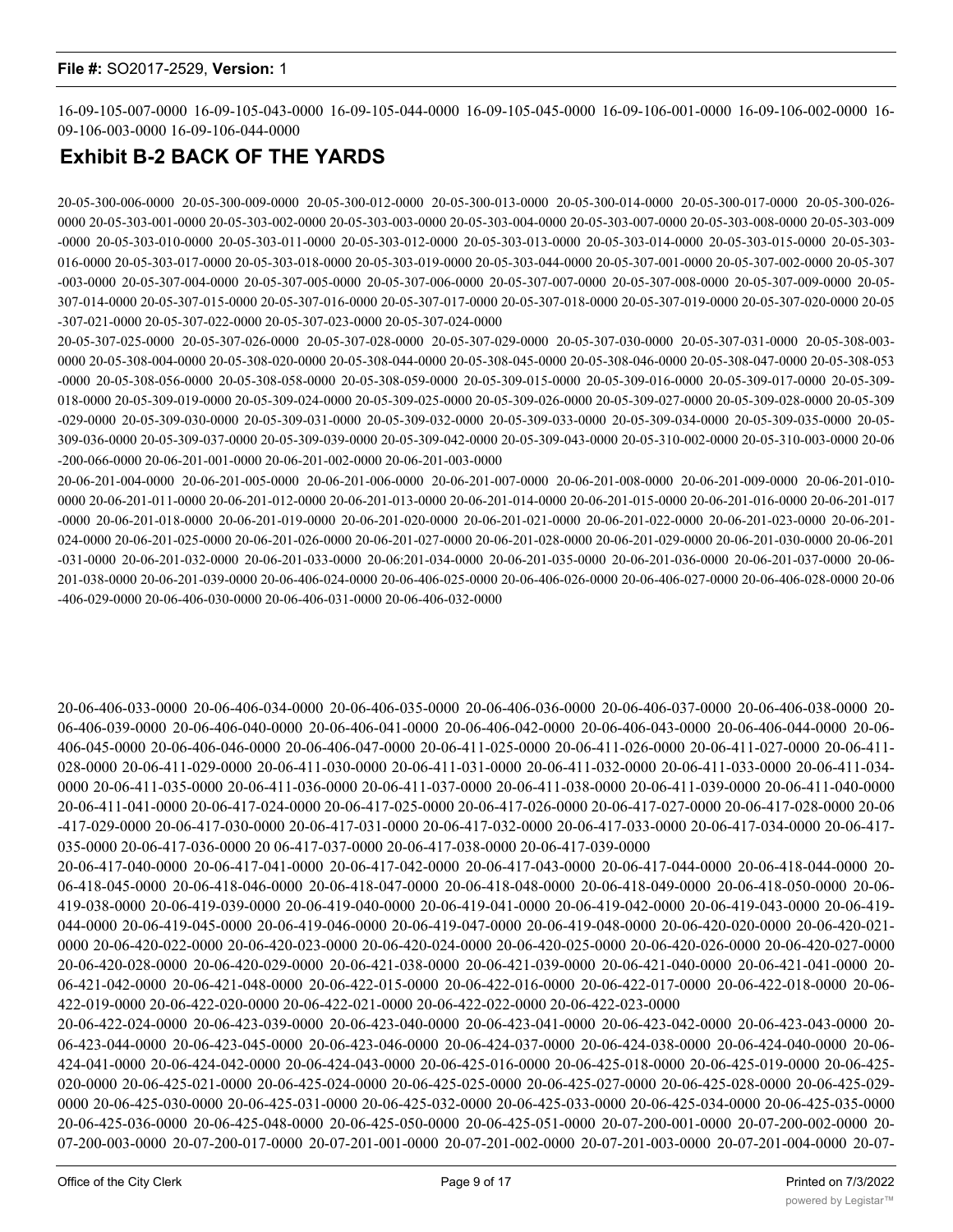201-005-0000 20-07-201-007-0000 20-07-201-008-0000 20-07-201-009-0000 20-07-201-010-0000

20-07-201-011-0000 20-07-202-001-0000 20-07-202-024-0000 20-07-202-025-0000 20-07-202-026-0000 20-07-202-027-0000 20-07 -202-028-0000 20-07-203-001-0000 20-07-203-002-0000 20-07-203-003-0000 20-07-203-004-0000 20-07-203-005-0000 20-07-203- 006-0000 20-07-203-007-0000 20-07-203-008-0000 20-07-204-001-0000 20-07-204-002-0000 20-07-204-003-0000 20-07-204-004- 0000 20-07-204-005-0000 20-07-204-006-0000 20-07-204-007-0000 20-07-204-008-0000 20-07-204-009-0000 20-07-204-010-0000 20-07-205-001-0000 20-07-205-002-0000 20-07-205-005-0000 20-07-205-006-0000 20-07-205-007-0000 20-07-205-008-0000 20- 07-205-009-0000 20-07-205-042-0000 20-07-206-001-0000 20-07-206-002-0000 20-07-206-003-0000 20-07-206-004-0000 20-07- 206-005-0000 20-07-206-006-0000 20-07-206-007-0000 20-07-206-008-0000 20-07-206-009-0000 20-07-206-010-0000 20-07-207- 001-0000 20-07-207-002-0000 20-07-207-020-0000 20-07-207-021-0000

20-07-207-022-0000 20-07-207-023-0000 20-07-207-024-0000 20-07-207-025-0000 20-07-207-026-0000 20-07-207-027-0000 20- 07-207-028-0000 20-07-207-029-0000 20-07-207-030-0000 20-07-207-031-0000 20-07-207-032-0000 20-07-207-033-0000 20-07- 207-034-0000 20-07-207-035-0000 20-07-215-021-0000 20-07-215-022-0000 20-07-215-023-0000 20-07-215-024-0000 20-07-215- 025-0000 20-07-215-026-0000 20-07-215-027-0000 20-07-215-028-0000 20-07-215-029-0000 20-07-215-030-0000 20-07-215-031- 0000 20-07-215-032-0000 20-07-215-033-0000 20-07-215-034-0000 20-07-215-035-0000 20-07-215-036-0000 20-07-215-037-0000 20-07-215-038-0000 20-07-215-039-0000 20-08-100-001-0000 20-08-100-002-0000 20-08-100-003-0000 20-08-100-004-0000 20- 08-100-005-0000 20-08-100-006-0000 20-08-100-007-0000 20-08-100-008-0000 20-08-100-009-0000 20-08-100-010-0000 20-08- 100-012-0000 20-08-100-013-0000 20-08-100-014-0000 20-08-100-015-0000

20-08-100-029-0000 20-08-100-030-0000 20-08-101-006-0000 20-08-101-007-0000 20-08-101-008-0000 20-08-101-009-0000 20- 08-101-010-0000 20-08-101-011-0000 20-08-101-055-0000 20-08-102-001-0000 20-08-102-002-0000 20-08-102-003-0000 20-08- 102-004-0000 20-08-102-005-0000 20-08-102-006-0000 20-08-102-007-0000 20-08-102-008-0000 20-08-102-049-0000 20-08-103- 001-0000 20-08-103-002-0000 20-08-103-003-0000 20-08-103-004-0000 20-08-103-005-0000 20-08-103-006-0000 20-08-103-007- 0000 20-08-103-008-0000 20-08-103-009-0000 20-08-103-010-0000 20-08-103-011-0000 20-08-108-001-0000 20-08-108-004-0000 20-08-108-005-0000 20-08-108-006-0000 20-08-108-007-0000 20-08-108-008-0000 20-08-108-009-0000 20-08-108-010-0000 20- 08-108-017-0000 20-08-108-018-0000 20-08-108-019-0000 20-08-108-020-0000 20-08-108-040-0000 20-08-108-042-0000 20-08- 108-043-0000 20-08-108-044-0000 20-08-108-045-0000

## **Exhibit B-3 BRONZEVILLE**

20-02-119-005-0000 20-02-119-006-0000 20-02-119-030-0000 20-02-300-001-0000 20-02-300-002-0000 20-02-300-005-0000 20-02-300-006-0000 20-02-300-007-0000 20-02-300-008-0000 20-02-300-009-0000 20-02-300-010-0000 20-02-300-011-0000 20-02-300-012-0000 20-02-300-013- 0000 20-02-300-034-0000 20-02-300-036-0000 20-02-305-001-0000 20-02-305-002-0000 20-02-305-003-0000 20-02-305-004-0000 20-02-305-005 -0000 20-02-305-006-0000 20-02-305-007-0000 20-02-311-001-0000 20-02-311-002-0000 20-02-311-003-0000 20-02-311-004-0000 20-02-311- 005-0000 20-02-311-006-0000 20-02-311-007-0000 20-02-311-008-0000 20-02-311-009-0000 20-02-315-001-0000 20-02-315-002-0000 20-02-315 -003-0000 20-02-315-004-0000 20-02-315-005-0000 20-02-315-006-0000 20-02-315-020-0000 20-02-315-021-0000 20-02-315-022-0000 20-03- 223-020-0000 20-03-223-021-0000 20-03-223-022-0000

20-03-223-023-0000 20-03-223-024-0000 20-03-223-025-0000 20-03-223-026-0000 20-03-223-027-0000 20-03-223-028-0000 20-03-223-038- 0000 20-03-223-039-0000 20-03-224-048-0000 20-03-224-049-0000 20-03-224-050-0000 20-03-224-051-0000 20-03-224-054-0000 20-03-224-057 -0000 20-03-224-058-0000 20-03-225-018-0000 20-03-225-019-0000 20-03-225-020-0000 20-03-225-021-0000 20-03-225-022-0000 20-03-225- 023-0000 20-03-225-024-0000 20-03-225-025-0000 20-03-225-044-0000 20-03-225-045-0000 20-03-226-018-0000 20-03-226-022-0000 20-03-226 -023-0000 20-03-226-054-0000 20-03-226-055-0000 20-03-226-056-0000 20-03-226-060-0000 20-03-227-031-0000 20-03-227-032-0000 20-03- 227-034-0000 20-03-227-035-0000 20-03-227-036-0000 20-03-227-045-0000 20-03-227-046-0000 20-03-319-007-0000 20-03-319-008-0000 20-03 -320-013-0000 20-03-320-026-0000 20-03-321-027-0000

20-03-321-032-0000 20-03-321-033-0000 20-03-321-038-0000 20-03-321-039-0000 20-03-322-016-0000 20-03-322-025-0000 20-03-323-014-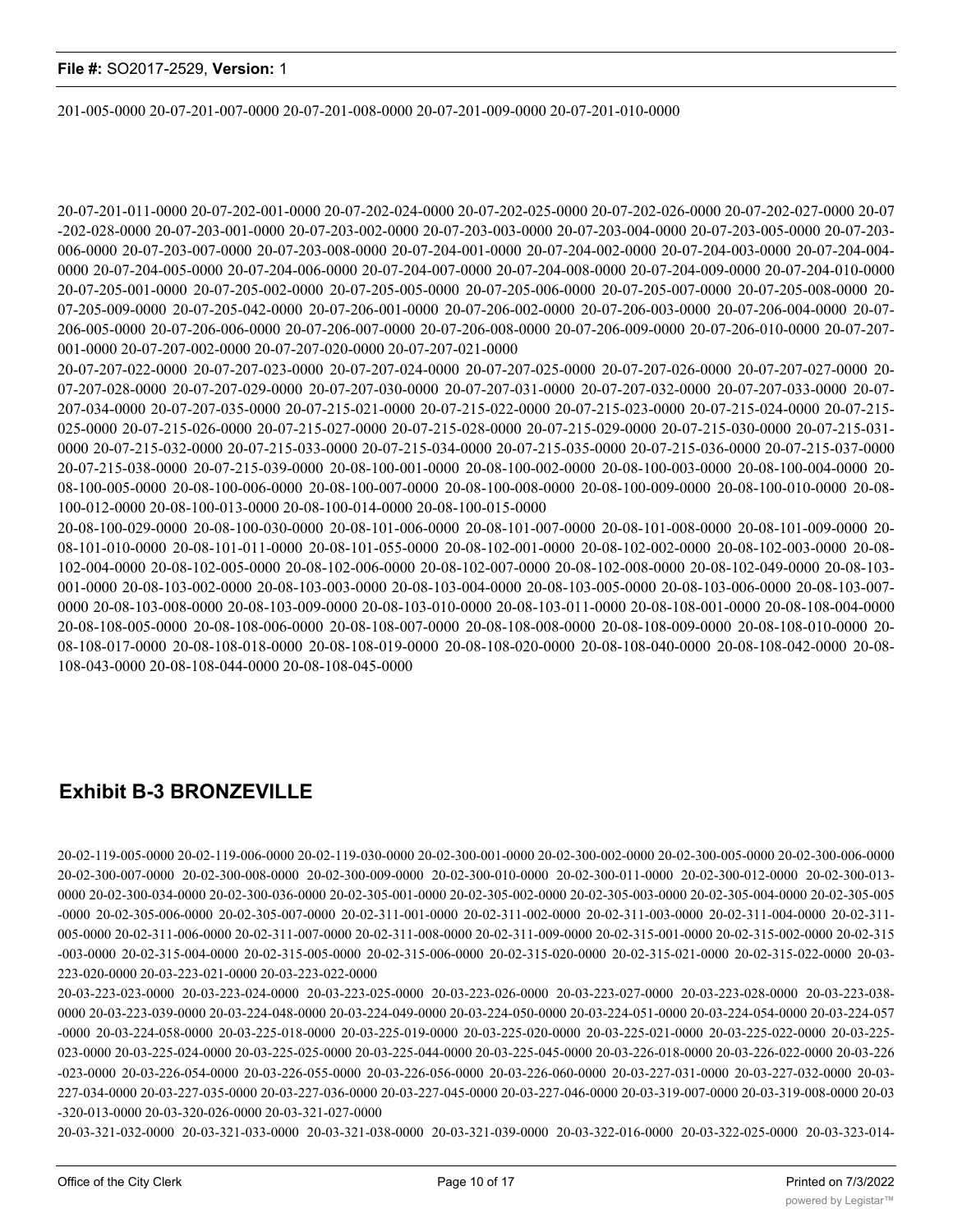0000 20-03-323-015-0000 20-03-323-019-0000 20-03-323-027-0000 20-03-402-002-0000 20-03-402-046-0000 20-03-402-047-0000 20-03-403-001 -0000 20-03-403-002-0000 20-03-403-003-0000 20-03-403-040-0000 20-03-404-001-0000 20-03-404-002-0000 20-03-404-003-0000 20-03-404- 044-0000 20-03-405-041-0000 20-03-406-001-0000 20-03-406-002-0000 20-03-406-003-0000 20-03-406-004-0000 20-03-406-011-0000 20-03-406 -012-0000 20-03-406-027-0000 20-03-406-029-0000 20-03-406-030-0000 20-03-406-031-0000 20-03-406-035-0000 20-03-406-036-0000 20-03- 406-037-0000 20-03-406-038-0000 20-03-406-039-0000 20-03-406-040-0000 20-03-406-041-0000 20-03-406-042-0000 20-03-413-001-0000 20-03 -413-004-0000 20-03-413-022-0000 20-03-413-042-0000

20-03-413-043-0000 20-03-413-044-0000 20-03-413-045-0000 20-03-413-046-0000 20-03-413-047-0000 20-03-413-048-0000 20- 03-420-022-0000 20-03-420-023-0000 20-03-420-024-0000 20-03-420-025-0000 20-03-420-027-0000 20-03-420-028-0000 20-03- 420-029-0000 20-03-420-031-0000 20-03-420-032-0000 20-03-420-033-0000 20-03-420-034-0000 20-03-420-035-0000 20-03-420- 036-0000 20-03-420-038-0000 20-03-420-039-0000 20-03-420-041-0000 20-03-422-016-0000 20-03-422-017-0000 20-03-422-018- 0000 20-03-422-019-0000 20-03-422-020-0000 20-03-422-023-0000 20-03-422-026-0000 20-03-422-027-0000 20-03-422-028-0000 20-03-422-029-0000 20-03-422-030-0000 20-03-422-031-0000 20-03-422-032-0000 20-03-422-033-0000 20-03-422-034-0000 20- 03-424-004-0000 20-03-424-018-0000 20-03-424-019-0000 20-03-424-020-0000 20-03-424-021-0000 20-03-424-022-0000 20-03- 424-023-0000 20-03-424-024-0000

20-03-424-025-0000 20-03-425-026-0000 20-03-425-027-0000 20-03-425-028-0000 20-03-425-029-0000 20-03-425-030-0000 20- 03-425-031-0000 20-03-425-032-0000 20-03-426-035-0000 20-03-426-036-0000 20-03-426-037-0000 20-03-426-038-0000 20-03- 426-039-0000 20-03-426-040-0000 20-03-427-031-0000 20-03-427-032-0000 20-03-427-033-0000 20-03-427-034-0000 20-03-427- 035-0000 20-03-427-037-0000 20-03-427-038-0000 20-03-428-014-0000 20-03-428-015-0000 20-03-428-016-0000 20-03-428-017- 0000 20-03-428-018-0000 20-03-428-019-0000 20-03-428-020-0000 20-03-428-026-0000 20-03-428-027-0000 20-03-428-028-0000 20-03-428-029-0000 20-03-428-030-0000 20-03-428-031-0000 20-10-101-001-0000 20-10-101-002-0000 20-10-101-003-0000 20- 10-101-032-0000 20-10-102-001-0000 20-10-102-012-0000 20-10-103-001-0000 20-10-103-015-0000 20-10-104-001-0000 20-10- 104-036-0000 20-10-104-037-0000

20-10-105-001-0000 20-10-105-004-0000 20-10-105-005-0000 20-10-200-001-0000 20-10-200-002-0000 20-10-200-003-0000 20- 10-200-012-0000 20-10-200-013-0000 20-10-200-014-0000 20-10-201-019-0000 20-10-201-020-0000 20-10-201-021-0000 20-10- 201-022-0000 20-10-202-001-0000 20-10-202-002-0000 20-10-203-001-0000 20-10-203-002-0000 20-10-203-003-0000 20-10-203- 004-0000 20-10-203-005-0000 20-10-203-006-0000 20-10-204-002-0000 20-10-204-003-0000 20-10-204-004-0000 20-10-204-057- 0000 20-10-205-039-0000 20-10-206-001-0000 20-10-206-002-0000 20-10-206-003-0000 20-10-206-004-0000 20-10-206-005-0000 20-10-206-006-0000 20-10-206-007-0000 20-10-206-008-0000 20-10-206-009-0000 20-10-206-010-0000 20-10-206-021-0000 20- 10-206-024-0000 20-10-206-025-0000 20-10-206-031-0000 20-10-206-033-0000 20-11-100-001-0000 20-11-100-005-0000 20-11- 100-040-0000 20-11-100-049-0000

# **Exhibit B-4 CHATHAM**

20-26-317-016-0000 20-26-317-017-0000 20-26-317-018-0000 20-26-317-019-0000 20-26-317-035-0000 20-27-119-027-0000 20-27 -119-028-0000 20-27-120-013-0000 20-27-120-014-0000 20-27-120-030-0000 20-27-120-031-0000 20-27-121-042-0000 20-27-122- 028-0000 20-27-122-029-0000 20-27-122-030-0000 20-27-122-031-0000 20-27-122-032-0000 20-27-122-033-0000 20-27-122-034- 0000 20-27-122-035-0000 20-27-122-036-0000 20-27-123-031-0000 20-27-123-032-0000 20-27-123-033-0000 20-27-224-022-0000 20-27-224-023-0000 20-27-224-024-0000 20-27-224-025-0000 20-27-224-026-0000 20-27-224-027-0000 20-27-225-043-0000 20- 27-225-044-0000 20-27-225-045-0000 20-27-225-046-0000 20-27-301-018-0000 20-27-301-019-0000 20-27-301-020-0000 20-27- 302-001-0000 20-27-302-019-0000 20-27-302-020-0000 20-27-302-021-0000 20-27-302-022-0000 20-27-302-023-0000 20-27-302- 041-0000 20-27-302-042-0000

20-27-303-001-0000 20-27-303-002-0000 20-27-303-003-0000 20-27-303-019-0000 20-27-303-020-0000 20-27-303-021-0000 20-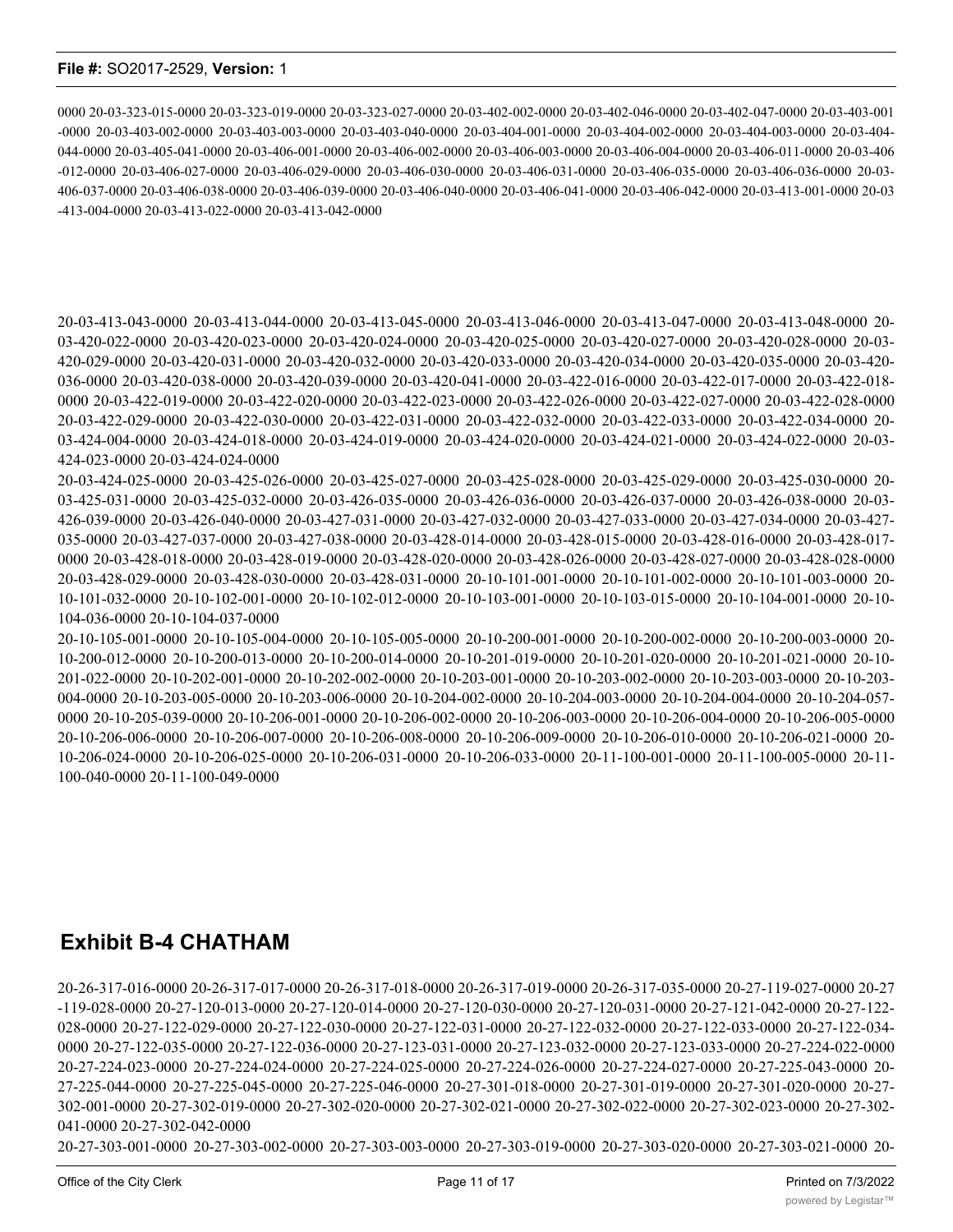27-303-022-0000 20-27-304-001-0000 20-27-304-004-0000 20-27-304-022-0000 20-27-304-023-0000 20-27-304-024-0000 20-27- 304-025-0000 20-27-304-041-0000 20-27-305-001-0000 20-27-305-002-0000 20-27-305-003-0000 20-27-305-004-0000 20-27-400- 001-0000 20-27-400-002-0000 20-27-400-003-0000 20-27-400-004-0000 20-27-400-005-0000 20-27-401-003-0000 20-27-401-004- 0000 20-27-401-005-0000 20-27-401-006-0000 20-27-401-007-0000 20-27-401-008-0000 20-27-401-009-0000 20-27-401-041-0000 20-27-425-034-0000 20-27-425-037-0000 20-27-425-038-0000 20-27-425-039-0000 20-27-426-046-0000 20-27-426-047-0000 20- 27-427-042-0000 20-27-427-043-0000 20-27-427-044-0000 20-27-427-045-0000 20-27-427-046-0000 20-27-428-032-0000 20-27- 428-033-0000 20-27-428-034-0000

20-27-428-035-0000 20-27-429-035-0000 20-27-429-036-0000 20-27-429-037-0000 20-27-429-038-0000 20-27-429-039-0000 20- 27-430-037-0000 20-27-430-038-0000 20-27-430-039-0000 20-27-430-040-0000 20-27-430-041-0000 20-27-431-016-0000 20-27- 431-030-0000 20-27-431-031-0000 20-34-201-001-0000 20-34-201-002-0000 20-34-201-003-0000 20-34-201-032-0000 20-34-201- 033-0000 20-34-201-034-0000 20-34-202-001-0000 20-34-202-002-0000 20-34-202-003-0000 20-34-202-004-0000 20-34-203-001- 0000 20-34-203-029-0000 20-34-203-031-0000 20-34-203-032-0000 20-34-204-005-0000 20-34-204-006-0000 20-34-204-007-0000 20-34-204-008-0000 20-34-204-033-0000 20-34-205-001-0000 20-34-205-002-0000 20-34-205-003-0000 20-34-205-004-0000 20- 34-206-001-0000 20-34-206-003-0000 20-34-206-004-0000 20-34-206-005-0000 20-34-206-006-0000 20-34-206-007-0000 20-34- 206-030-0000 20-34-206-031-0000

20-34-207-001-0000 20-34-207-003-0000 20-35-100-008-0000 20-34-207-002-0000 20-35-100-001-0000

## **Exhibit B-5 ENGLEWOOD**

20-16-324-001-0000 20-16-324-002-0000 20-16-324-004-0000 20-16-324-011-0000 20-16-324-012-0000 20-16-324-019-0000 20-16-324-022- 0000 20-16-324-023-0000 20-16-324-031-0000 20-16-324-032-0000 20-16-324-037-0000 20-16-324-038-0000 20-16-324-039-0000 20-16-324-040 -0000 20-17-422-036-0000 20-17-422-037-0000 20-17-422-038-0000 20-17-422-043-0000 20-17-423-015-0000 20-17-423-016-0000 20-17-423- 017-0000 20-17-423-019-0000 20-17-423-033-0000 20-17-423-034-0000 20-17-423-035-0000 20-17-423-036-0000 20-17-423-037-0000 20-17-423 -038-0000 20-17-423-039-0000 20-17-423-040-0000 20-17-425-034-0000 20-17-425-035-0000 20-17-425-036-0000 20-17-425-037-0000 20-17- 425-038-0000 20-17-425-039-0000 20-17-425-040-0000 20-17-425-041-0000 20-17-425-042-0000 20-17-426-036-0000 20-17-426-037-0000 20-17 -426-038-0000 20-17-426-039-0000 20-17-426-040-0000 20-17-426-041-0000

20-17-426-042-0000 20-17-426-043-0000 20-17-426-044-0000 20-17-426-045-0000 20-17-427-035-0000 20-17-427-036-0000 20-17-427-037- 0000 20-17-427-038-0000 20-17-427-039-0000 20-17-428-020-0000 20-17-428-032-0000 20-17-428-033-0000 20-17-428-034-0000 20-17-429-010 -0000 20-17-429-011-0000 20-17-429-012-0000 20-17-429-013-0000 20-17-429-014-0000 20-17-429-015-0000 20-17-429-016-0000 20-17-429- 017-0000 20-17-429-018-0000 20-17-429-019-0000 20-17-429-020-0000 20-17-429-023-0000 20-17-429-024-0000 20-17-429-025-0000 20-17-429 -026-0000 20-17-429-027-0000 20-17-429-028-0000 20-17-429-029-0000 20-17-429-030-0000 20-17-429-031-0000 20-17-429-032-0000 20-17- 429-034-0000 20-17-429-035-0000 20-17-429-036-0000 20-17-429-045-0000 20-17-429-046-0000 20-17-429-049-0000 20-17-429-050-0000 20-17 -429-051-0000 20-17-430-001-0000 20-17-430-002-0000 20-17-430-003-0000

20-17-430-004-0000 20-17-430-005-0000 20-17-430-006-0000 20-17-430-007-0000 20-17-430-008-0000 20-17-430-009-0000 20-17-430-010- 0000 20-17-430-011-0000 20-17-430-012-0000 20-17-430-013-0000 20-17-430-014-0000 20-17-430-015-0000 20-17-430-016-0000 20-17-430-017 -0000 20-17-430-018-0000 20-17-430-019-0000 20-17-430-020-0000 20-17-430-021-0000 20-17-430-022-0000 20-17-430-023-0000 20-17-430- 024-0000 20-17-430-025-0000 20-17-430-026-0000 20-17-430-027-0000 20-17-430-028-0000 20-17-430-029-0000 20-17-430-030-0000 20-17-430 -031-0000 20-17-430-032-0000 20-17-430-033-0000 20-17-430-034-0000 20-17-430-035-0000 20-17-431-001-0000 20-17-431-002-0000 20-17- 431-003-0000 20-17-431-004-0000 20-17-431-005-0000 20-17-431-006-0000 20-17-431-007-0000 20-17-431-008-0000 20-17-431-009-0000 20-17 -431-010-0000 20-17-431-011-0000 20-17-431-015-0000 20-17-431-016-0000

20-17-431-017-0000 20-17-431-018-0000 20-17-431-019-0000 20-17-431-020-0000 20-17-431-021-0000 20-17-431-022-0000 20- 17-431-023-0000 20-17-431-024-0000 20-17-431-025-0000 20-17-431-026-0000 20-17-431-027-0000 20-17-431-028-0000 20-17- 431-030-0000 20-17-431-031-0000 20-17-431-032-0000 20-17-431-033-0000 20-20-201-001-0000 20-20-201-002-0000 20-20-201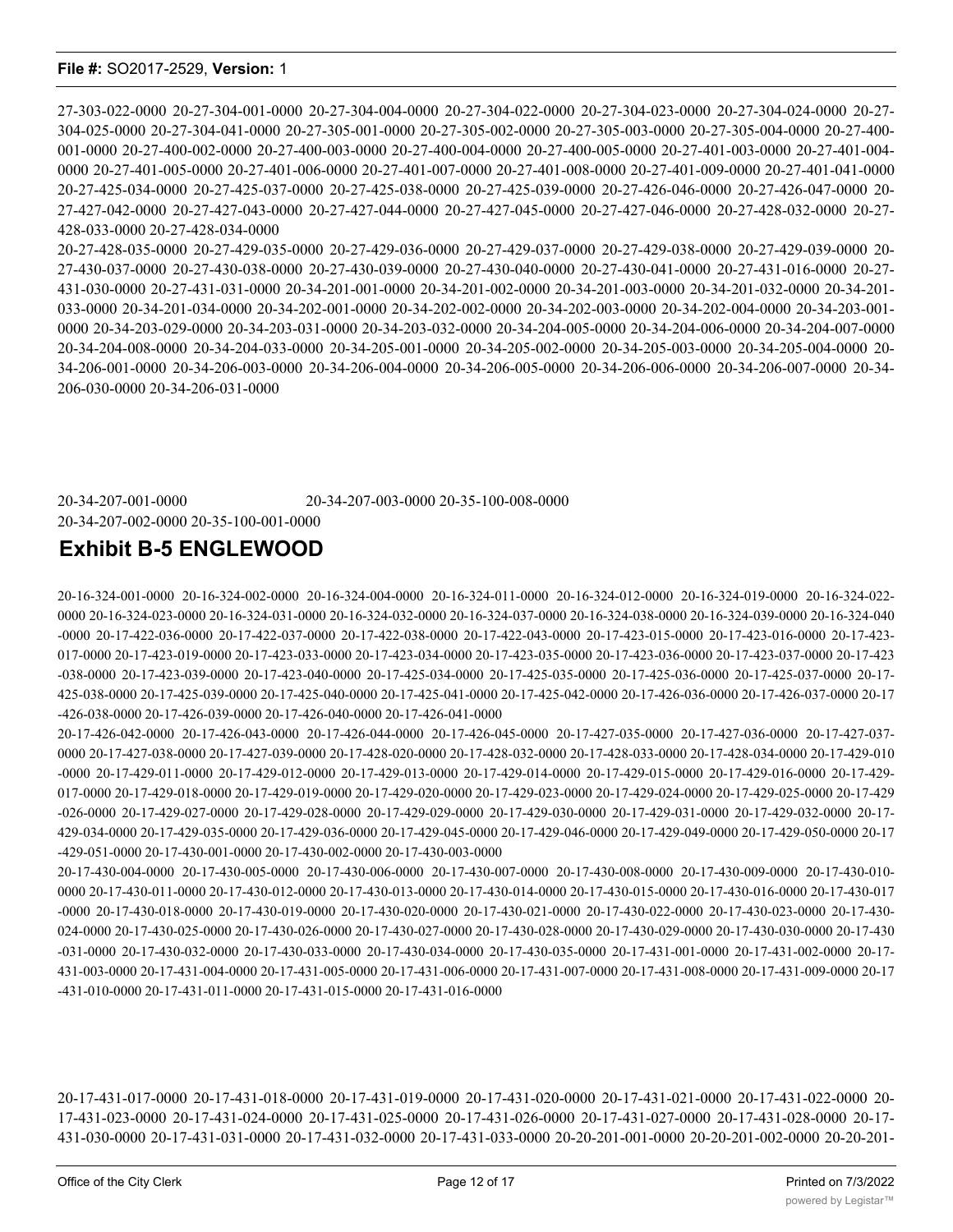003-0000 20-20-201-004-0000 20-20-201-005-0000 20-20-201-006-0000 20-20-201-007-0000 20-20-201-008-0000 20-20-201-009- 0000 20-20-202-001-0000 20-20-202-002-0000 20-20-202-003-0000 20-20-202-004-0000 20-20-202-005-0000 20-20-202-007-0000 20-20-202-008-0000 20-20-202-042-0000 20-20-202-043-0000 20-20-203-002-0000 20-20-203-003-0000 20-20-203-004-0000 20- 20-203-005-0000 20-20-203-006-0000 20-20-203-007-0000 20-20-203-042-0000 20-20-203-043-0000 20-20-204-001-0000 20-20- 204-002-0000 20-20-204-003-0000 20-20-204-004-0000 20-20-204-005-0000 20-20-204-006-0000

20-20-204-007-0000 20-20-204-008-0000 20-20-204-009-0000 20-20-205-001-0000 20-20-205-002-0000 20-20-205-003-0000 20- 215-009-0000 20-20-215-010-0000 20-20-215-011-0000 20-20-215-012-0000 20-20-215-013-0000

20-205-004-0000 20-20-206-001-0000 20-20-207-001-0000 20-20-207-002-0000 20-20-207-003-0000 20-20-207-004-0000 20-20- 207-007-0000 20-20-207-008-0000 20-20-207-009-0000 20-20-207-010-0000 20-20-207-011-0000 20-20-207-012-0000 20-20-207- 013-0000 20-20-207-014-0000 20-20-207-015-0000 20-20-207-016-0000 20-20-207-017-0000 20-20-207-019-0000 20-20-207-020- 0000 20-20-207-021-0000 20-20-207-023-0000 20-20-207-024-0000 20-20-207-026-0000 20-20-207-028-0000 20-20-207-029-0000 20-20-207-030-0000 20-20-207-031-0000 20-20-207-032-0000 20-20-207-033-0000 20-20-215-001-0000 20-20-215-002-0000 20- 20-215-003-0000 20-20-215-004-0000 20-20-215-005-0000 20-20-215-006-0000 20-20-215-007-0000 20-20-215-008-0000 20-20-

20-20-215-014-0000 20-20-215-015-0000 20-20-215-016-0000 20-20-215-017-0000 20-20-215-018-0000 20-20-215-019-0000 20- 20-215-022-0000 20-20-215-023-0000 20-20-215-024-0000 20-20-215-026-0000 20-20-215-027-0000 20-20-215-030-0000 20-20- 215-031-0000 20-20-215-032-0000 20-20-215-033-0000 20-20-215-037-0000 20-20-215-038-0000 20-20-223-020-0000 20-20-223- 021-0000 20-20-223-022-0000 20-20-223-023-0000 20-20-223-024-0000 20-20-223-025-0000 20-20-223-027-0000 20-20-223-028-

0000 20-20-223-029-0000 20-20-223-030-0000 20-20-223-031-0000 20-20-223-032-0000 20-20-223-033-0000 20-20-223-034-0000 20-20-223-035-0000 20-20-223-036-0000 20-20-223-037-0000 20-20-223-038-0000 20-20-500-023-0000 20-21-100-001-0000 20- 21-100-002-0000 20-21-100-003-0000 20-21-100-004-0000 20-21-100-005-0000 20-21-100-006-0000 20-21-100-007-0000 20-21-

20-21-100-018-0000 20-21-100-019-0000 20-21-100-020-0000 20-21-100-021-0000 20-21-101-001-0000 20-21-101-002-0000 20- 21-101-003-0000 20-21-101-004-0000 20-21-101-005-0000 20-21-101-006-0000 20-21-101-009-0000 20-21-101-010-0000 20-21- 101-011-0000 20-21-101-012-0000 20-21-101-028-0000 20-21-101-029-0000 20-21-101-030-0000 20-21-101-031-0000 20-21-101- 032-0000 20-21-101-033-0000 20-21-101-034-0000 20-21-101-035-0000 20-21-101-036-0000 20-21-101-037-0000 20-21-101-039- 0000 20-21-101-040-0000 20-21-101-041-0000 20-21-101-042-0000 20-21-101-043-0000 20-21-101-044-0000 20-21-101-052-0000

100-010-0000 20-21-100-011-0000 20-21-100-012-0000 20-21-100-014-0000 20-21-100-015-0000

20-21-108-003-0000 20-21-108-004-0000 20-21-108-005-0000 20-21-108-006-0000 20-21-108-007-0000 20-21-108-008-0000 20- 21-108-009-0000 20-21-108-014-0000 20-21-108-015-0000 20-21-108-016-0000 20-21-108-017-0000 20-21-108-018-0000 20-21- 108-019-0000 20-21-108-020-0000 20-21-108-021-0000 20-21-108-022-0000 20-21-108-023-0000 20-21-108-024-0000 20-21-108- 025-0000 20-21-108-026-0000 20-21-108-027-0000 20-21-108-028-0000 20-21-108-029-0000 20-21-108-030-0000 20-21-108-031- 0000 20-21-108-032-0000 20-21-108-033-0000 20-21-108-034-0000 20-21-108-035-0000 20-21-108-036-0000 20-21-108-037-0000 20-21-108-038-0000 20-21-109-001-0000 20-21-109-014-0000 20-21-109-015-0000 20-21-109-016-0000 20-21-109-017-0000 20-21-109-018-0000 20-21-109-019-0000 20-21-109-035-0000 20-

21-109-036-0000 20-21-109-037-0000 20-21-109-038-0000 20-21-109-039-0000 20-21-109-040-0000 20-21-109-042-0000 20-21- 109-044-0000 20-21-109-071-0000 20-21-115-001-0000 20-21-115-002-0000 20-21-115-003-0000 20-21-115-011-0000 20-21-115- 012-0000 20-21-115-013-0000 20-21-115-014-0000 20-21-115-015-0000 20-21-115-016-0000 20-21-115-017-0000 20-21-115-018- 0000 20-21-115-019-0000 20-21-115-020-0000 20-21-115-021-0000 20-21-115-043-0000 20-21-115-044-0000 20-21-500-002-0000 20-21-500-003-0000 20-21-500-004-0000 20-21-500-056-0000

## **Exhibit B-6 SOUTH SHORE**

20-21-101-053-0000 20-21-108-001-0000 20-21-108-002-0000

20-25-328-036-0000 20-25-328-039-0000 20-25-328-040-0000 20-25-328-041-0000 20-25-329-031-0000 20-25-329-032-0000 20-25-329-033- 0000 20-25-329-034-0000 20-25-329-035-0000 20-25-329-037-0000 20-25-330-027-0000 20-25-330-028-0000 20-25-330-029-0000 20-25-330-030 -0000 20-25-330-031-0000 20-25-330-032-0000 20-25-330-033-0000 20-25-330-034-0000 20-25-331-031-0000 20-25-331-032-0000 20-25-331- 033-0000 20-25-331-034-0000 20-25-331-035-0000 20-25-331-036-0000 20-25-331-037-0000 20-25-331-038-0000 20-25-331-039-0000 20-25-420 -066-0000 20-25-420-089-0000 20-25-424-006-0000 20-25-425-024-0000 20-25-425-025-0000 20-25-425-028-0000 20-25-425-029-0000 20-25- 425-036-0000 20-25-425-037-0000 20-25-426-030-0000 20-25-426-031-0000 20-25-426-032-0000 20-25-426-033-0000 20-25-426-034-0000 20-25 -426-039-0000 20-25-426-040-0000 20-25-426-041-0000 20-25-426-042-0000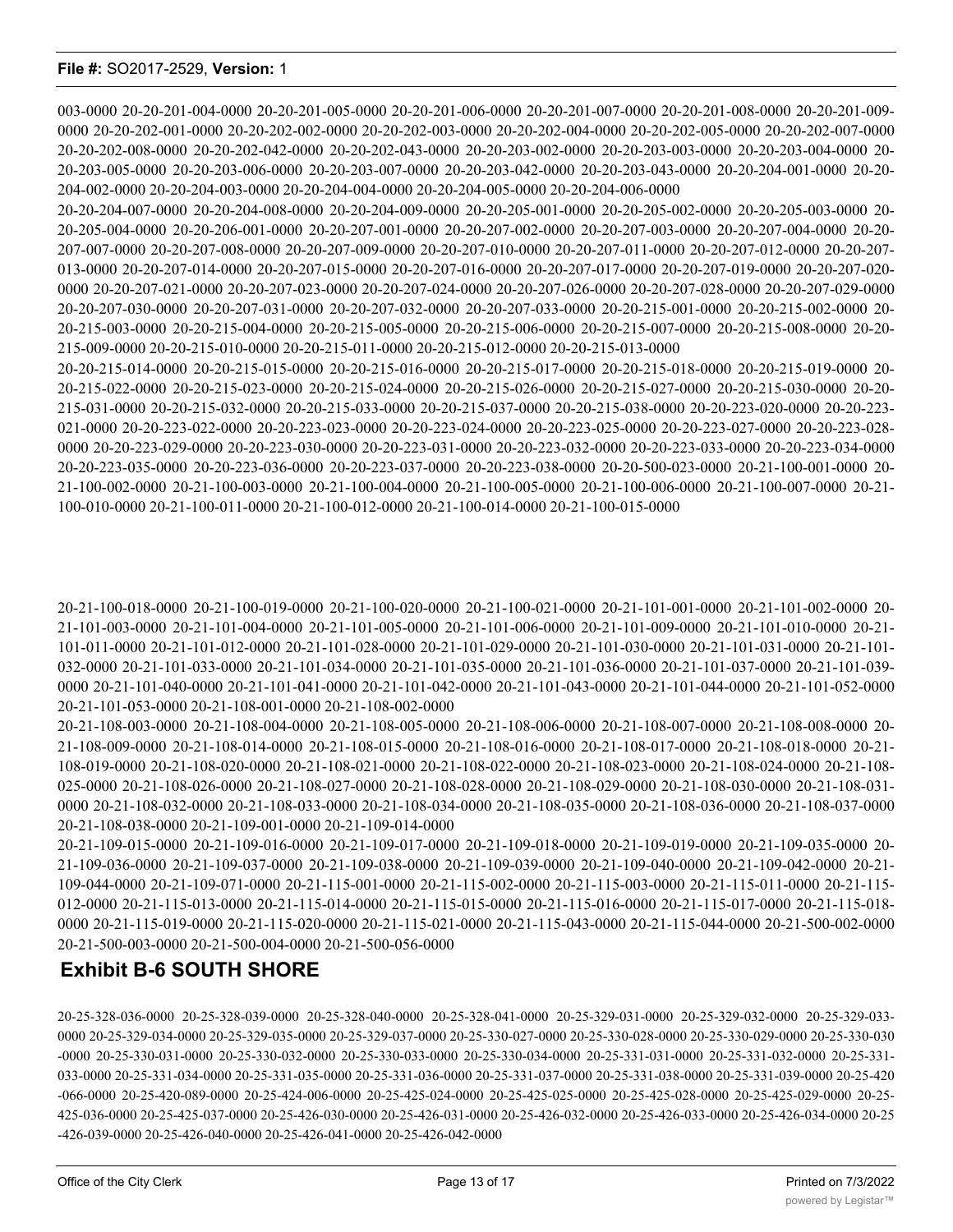20-25-426-043-0000 20-25-426-044-0000 20-25-426-045-0000 20-25-426-046-0000 20-25-426-047-0000 20-25-426-048-0000 20-25-426-049- 0000 20-25-426-050-0000 20-25-427-035-0000 20-25-427-036-0000 20-25-427-037-0000 20-25-427-038-0000 20-25-428-027-0000 20-25-428-028 -0000 20-25-428-029-0000 20-25-428-036-0000 20-25-428-053-0000 20-25-429-031-0000 20-25-429-032-0000 20-25-429-033-0000 20-25-429- 035-0000 20-25-430-029-0000 20-25-430-040-0000 20-36-103-001-0000 20-36-103-002-0000 20-36-103-003-0000 20-36-103-004-0000 20-36-103 -005-0000 20-36-103-006-0000 20-36-103-007-0000 20-36-103-008-0000 20-36-103-009-0000 20-36-103-010-0000 20-36-103-039-0000 20-36- 103-040-0000 20-36-104-001-0000 20-36-104-002-0000 20-36-104-003-0000 20-36-104-004-0000 20-36-104-005-0000 20-36-104-006-0000 20-36 -104-007-0000 20-36-104-008-0000 20-36-105-001-0000 20-36-105-002-0000

20-36-105-003-0000 20-36-105-004-0000 20-36-105-005-0000 20-36-105-006-0000 20-36-105-039-0000 20-36-200-001-0000 20-36-200-002- 0000 20-36-200-003-0000 20-36-200-004-0000 20-36-200-055-0000 20-36-200-056-0000 20-36-200-057-0000 20-36-201-008-0000 20-36-201-042 -0000 20-36-201-043-0000 20-36-201-044-0000 20-36-202-001-0000 20-36-202-002-0000 20-36-202-003-0000 20-36-202-004-0000 20-36-202- 005-0000 20-36-202-006-0000 20-36-202-007-0000 20-36-203-001-0000 20-36-203-003-0000 20-36-203-004-0000 20-36-203-005-0000 20-36-203 -030-0000 20-36-203-031-0000 20-36-204-006-0000 20-36-204-007-0000 20-36-204-008-0000 20-36-204-034-0000 20-36-205-001-0000 20-36- 205-002-0000 20-36-205-003-0000 20-36-205-004-0000 20-36-205-005-0000 20-36-205-006-0000 20-36-205-007-0000 20-36-206-001-0000 20-36 -206-002-0000 20-36-206-003-0000 20-36-206-004-0000 20-36-206-005-0000

20-36-206-006-0000 20-36-207-004-0000 20-36-207-033-0000 20-36-207-034-0000

20 36-207-043-0000

21 30-325-024-0000 21-30-325-025-0000 21-30-325-026-0000 21-30-325-027-0000 21-30-325-028-0000 21-30-325-029-0000 21- 30-326-021-0000 21-30-326-022-0000 21-30-326-023-0000 21-30-326-024-0000 21-30-326-025-0000 21-30-327-020-0000 21-30- 327-021-0000 21-30-327-022-0000 21-30-327-023-0000 21-30-327-024-0000 21-30-328-024-0000 21-30-328-025-0000 21-30-328- 026-0000 21-30-328-027-0000 21-30-329-022-0000 21-30-329-023-0000 21-30-329-024-0000 21-30-329-028-0000 21-30-330-041- 0000 21-30-331-031-0000 21-30-331-032-0000 21-30-331-033-0000 21-30-331-034-0000 21-30-331-035-0000 21-30-331-036-0000 21-30-331-037-0000 21-30-407-028-0000 21-30-407-029-0000 21-30-407-030-0000

21-30-407-031-0000 21-30-407-032-0000 21-30-407-033-0000 21-30-407-034-0000 21-30-407-035-0000 21-30-408-028-0000 21- 30-408-029-0000 21-30-408-030-0000 21-30-408-031-0000 21-30-408-032-0000 21-30-408-034-0000 21-30-408-035-0000 21-30- 408-037-0000 21-30-408-038-0000 21-30-408-039-0000 21-30-408-040-0000 21-30-409-007-0000 21-30-409-008-0000 21-30-409- 009-0000 21-30-409-010-0000 21-30-411-015-0000 21-30-411-016-0000 21-31-100-001-0000 21-31-100-002-0000 21-31-100-003- 0000 21-31-100-012-0000 21-31-101-001-0000 21-31-101-002-0000 21-31-101-003-0000 21-31-102-002-0000 21-31-102-003-0000 21-31-102-034-0000 21-31-102-035-0000 21-31-103-001-0000 21-31-103-002-0000 21-31-103-063-0000 21-31-104-041-0000 21- 31-105-043-0000 21-31-105-055-0000 21-31-106-006-0000

21-31-106-010-0000 21-31-106-011-0000 21-31-106-041-0000 21-31-106-042-0000 21-31-106-043-0000 21-31-106-044-0000 21-31 -107-001-0000 21-31-107-002-0000 21-31-107-005-0000 21-31-107-006-0000 21-31-107-007-0000 21-31-107-008-0000 21-31-107- 039-0000 21-31-107-040-0000 21-31-200-001-0000 21-31-200-002-0000 21-31-200-003-0000 21-31-200-004-0000 21-31-200-040- 0000 21-31-201-002-0000 21-31-201-031-0000 21-31-201-032-0000 21-31-201-033-0000 21-31-201-034-0000 21-31-202-001-0000 21-31-202-002-0000 21-31-202-003-0000 21-31-202-004-0000 21-31-202-041-0000 21-31-202-042-0000 21-31-202-048-0000 21- 31-203-001-0000 21-31-203-003-0000 21-31-203-004-0000 21-31-203-005-0000 21-31-203-006-0000 21-31-203-007-0000 21-31- 203-008-0000 21-31-203-020-0000

# **Exhibit B-7 WEST HUMBOLDT PARK**

16-02-325-038-0000 16-02-325-039-0000 16-02-325-040-0000 16-02-325-041-0000 16-02-325-042-0000 16-02-325-043-0000 16- 02-325-045-0000 16-02-326-035-0000 16-02-326-036-0000 16-02-326-037-0000 16-02-326-038-0000 16-02-326-039-0000 16-02- 326-040-0000 16-02-326-041-0000 16-02-326-042-0000 16-02-326-043-0000 16-02-327-033-0000 16-02-327-034-0000 16-02-327- 035-0000 16-02-327-036-0000 16-02-327-038-0000 16-02-327-043-0000 16-02-327-044-0000 16-02-327-045-0000 16-02-328-031- 0000 16-02-328-032-0000 16-02-328-033-0000 16-02-328-034-0000 16-02-328-035-0000 16-02-328-036-0000 16-02-328-037-0000 16-02-328-038-0000 16-02-329-036-0000 16-02-329-037-0000 16-02-329-038-0000 16-02-329-039-0000 16-02-329-040-0000 16- 02-329-041-0000 16-02-329-042-0000 16-02-329-043-0000 16-02-329-044-0000 16-02-329-045-0000 16-02-330-037-0000 16-02- 330-038-0000 16-02-330-039-0000

16-02-330-040-0000 16-02-330-041-0000 16-02-330-042-0000 16-02-330-043-0000 16-02-330-044-0000 16-02-331-035-0000 16- 02-331-036-0000 16-02-331-037-0000 16-02-331-038-0000 16-02-331-039-0000 16-02-331-040-0000 16-02-331-041-0000 16-02-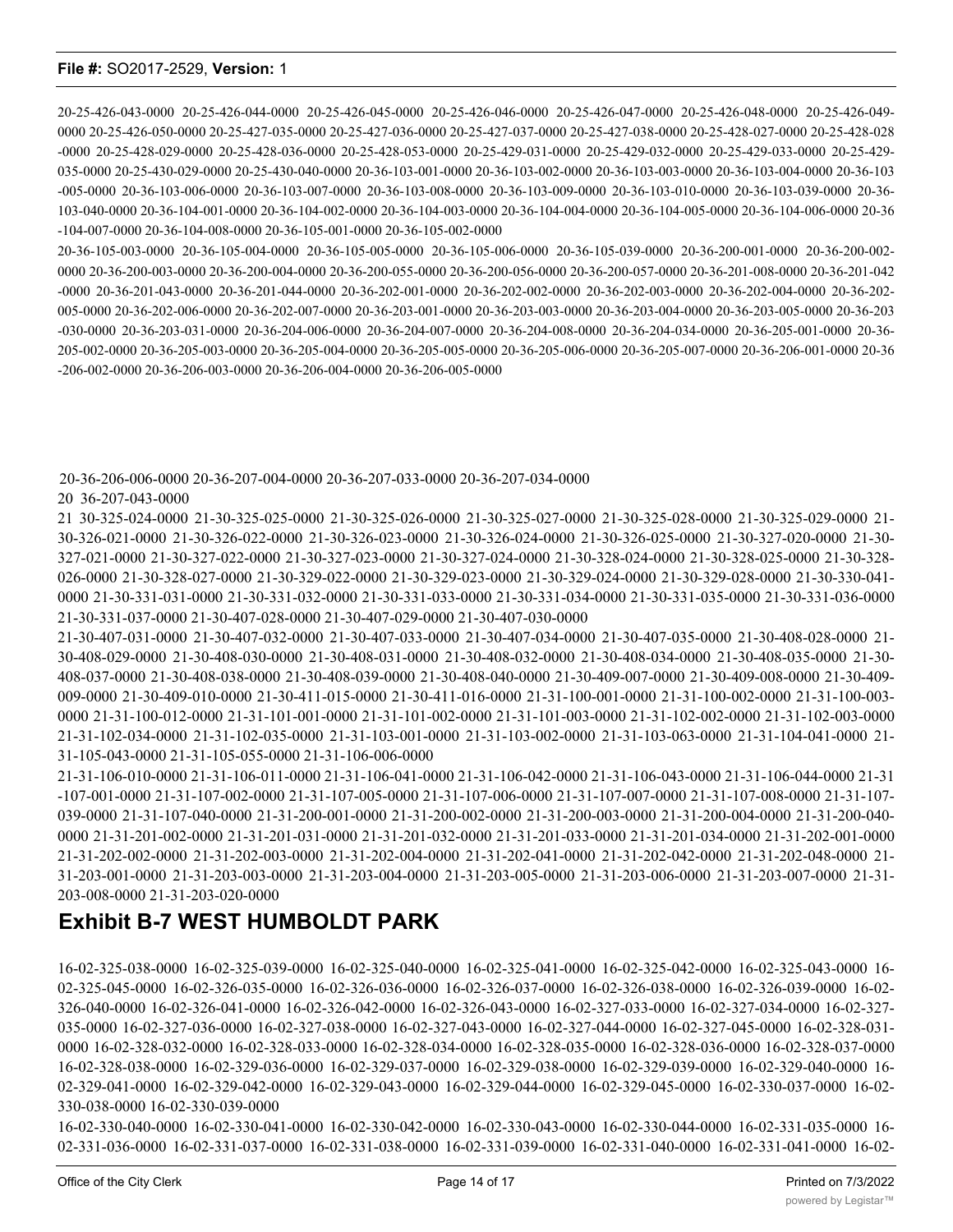331-042-0000 16-02-332-032-0000 16-02-332-033-0000 16-02-332-034-0000 16-02-332-035-0000 16-02-332-036-0000 16-02-332- 037-0000 16-02-332-038-0000 16-02-332-042-0000 16-02-419-032-0000 16-02-419-033-0000 16-02-419-034-0000 16-02-419-035- 0000 16-02-419-036-0000 16-02-419-037-0000 16-02-419-038-0000 16-02-419-039-0000 16-02-419-040-0000 16-02-419-041-0000 16-02-420-038-0000 16-02-420-039-0000 16-02-420-040-0000 16-02-420-041-0000 16-02-420-042-0000 16-02-420-043-0000 16- 02-420-044-0000 16-02-420-045-0000 16-02-420-046-0000 16-02-420-047-0000 16-02-420-048-0000 16-02-421-037-0000 16-02- 421-038-0000 16-02-421-039-0000

16-02-421-040-0000 16-02-421-041-0000 16-02-421-042-0000 16-02-421-043-0000 16-02-421-044-0000 16-02-422-035-0000 16- 02-422-036-0000 16-02-422-037-0000 16-02-422-038-0000 16-02-422-039-0000 16-02-422-040-0000 16-02-422-041-0000 16-02- 422-042-0000 16-02-422-043-0000 16-02-422-044-0000 16-02-426-007-0000 16-02-426-008-0000 16-02-426-009-0000 16-02-426- 010-0000 16-02-426-011-0000 16-02-426-012-0000 16-02-426-013-0000 16-02-426-014-0000 16-02-429-008-0000 16-02-429-009- 0000 16-02-429-010-0000 16-02-429-011-0000 16-02-429-017-0000 16-02-431-017-0000 16-02-431-018-0000 16-11-100-001-0000 16-11-100-002-0000 16-11-100-042-0000 16-11-101-001-0000 16-11-101-002-0000 16-11-101-003-0000 16-11-101-004-0000 16-11 -101-005-0000 16-11-101-006-0000 16-11-101-007-0000 16-11-101-008-0000 16-11-101-009-0000 16-11-101-010-0000 16-11-101- 011-0000 16-11-102-001-0000

16-11-102-002-0000 16-11-102-003-0000 16-11-102-004-0000 16-11-102-005-0000 16-11-103-001-0000 16-11-103-002-0000 16-11 -103-003-0000 16-11-103-004-0000 16-11-103-005-0000 16-11-103-006-0000 16-11-103-007-0000 16-11-103-010-0000 16-11-103- 041-0000 16-11-103-042-0000 16-11-104-005-0000 16-11-104-031-0000 16-11-104-032-0000 16-11-104-033-0000 16-11-105-001- 0000 16-11-105-002-0000 16-11-105-003-0000 16-11-105-004-0000 16-11-105-005-0000 16-11-105-006-0000 16-11-105-007-0000 16-11-105-039-0000 16-11-105-041-0000

16-11-105-042-0000 16-11-106-001-0000 16-11-106-002-0000 16-11-106-020-0000 16-11-107-001-0000 16-11-107-036-0000 16-11 -200-001-0000 16-11-200-019-0000 16-11-200-020-0000 16-11-201-001-0000 16-11-201-002-0000 16-11-201-003-0000 16-11-201- 008-0000 16-11-201-009-0000 16-11-201-042-0000 16-11-201-043-0000 16-11-201-044-0000 16-11-201-045-0000 16-11-202-001- 0000 16-11-202-002-0000 16-11-202-003-0000 16-11-202-004-0000 16-11-202-022-0000 16-11-202-023-0000 16-11-202-024-0000 16-11-202-044-0000 16-11-202-045-0000

16-11-203-001-0000 16-11-203-039-0000 16-11-204-001-0000 16-11-204-002-0000 16-11-204-003-0000 16-11-204-004-0000 16-11 -204-005-0000 16-11-204-006-0000 16-11-204-007-0000 16-11-205-001-0000 16-11-205-002-0000 16-11-205-003-0000 16-11-205- 004-0000 16-11-205-005-0000 16-11-205-006-0000 16-11-205-007-0000 16-11-205-008-0000 16-11-205-009-0000 16-11-206-001- 0000 16-11-206-002-0000 16-11-206-003-0000 16-11-206-004-0000 16-11-206-005-0000 16-11-206-006-0000 16-11-206-007-0000 16-11-206-008-0000 16-11-207-025-0000

# **Exhibit B-8 WEST PULLMAN**

25-20-205-025-0000 25-20-205-026-0000 25-20-205-027-0000 25-20-205-028-0000 25-20-205-029-0000 25-20-205-035-0000 25- 20-205-037-0000 25-20-205-038-0000 25-20-205-039-0000 25-20-205-040-0000 25-20-205-041-0000 25-20-205-054-0000 25-20- 212-018-0000 25-20-212-019-0000 25-20-212-020-0000 25-20-212-022-0000 25-20-212-023-0000 25-20-212-028-0000 25-20-212- 029-0000 25-20-212-030-0000 25-20-212-031-0000 25-20-212-032-0000 25-20-212-033-0000 25-20-212-035-0000 25-20-217-001- 0000 25-20-217-002-0000 25-20-217-003-0000 25-20-217-004-0000 25-20-217-005-0000 25-20-217-006-0000 25-20-217-007-0000 25-20-217-008-0000 25-20-217-009-0000 25-20-217-010-0000 25-20-217-011-0000 25-20-217-012-0000 25-20-217-013-0000 25-20 -217-014-0000 25-20-217-015-0000 25-20-226-017-0000 25-20-226-018-0000 25-20-226-019-0000 25-20-226-020-0000 25-20-412- 012-0000 25-20-412-013-0000

25-20-412-014-0000 25-20-412-015-0000 25-20-412-016-0000 25-20-412-017-0000 25-20-412-018-0000 25-20-412-019-0000 25- 20-412-020-0000 25-21-100-002-0000 25-21-100-003-0000 25-21-100-025-0000 25-21-100-026-0000 25-21-100-049-0000 25-21- 100-050-0000 25-21-100-051-0000 25-21-100-053-0000 25-21-100-054-0000 25-21-100-055-0000 25-21-100-056-0000 25-21-108- 037-0000 25-21-108-038-0000 25-21-108-039-0000 25-21-108-040-0000 25-21-116-021-0000 25-21-116-022-0000 25-21-116-023- 0000 25-21-116-024-0000 25-21-124-027-0000 25-21-124-028-0000 25-21-124-029-0000 25-21-124-030-0000 25-21-124-031-0000 25-21-300-024-0000 25-21-300-029-0000 25-21-303-030-0000 25-21-310-001-0000 25-21-310-002-0000 25-21-310-003-0000 25- 21-310-004-0000 25-21-310-005-0000 25-21-310-006-0000 25-21-317-023-0000 25-21-317-024-0000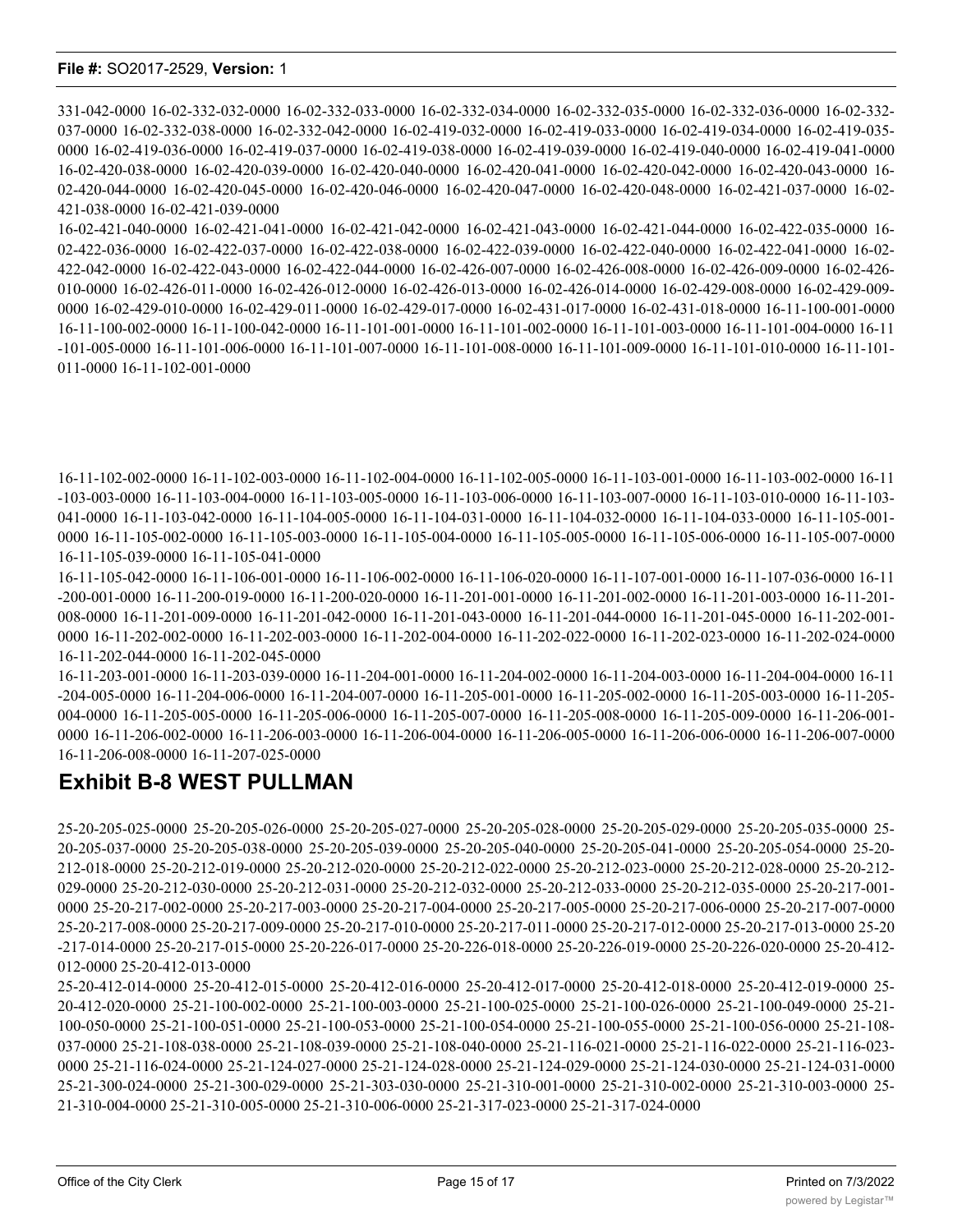OFFICE OF THE MAYOR CITY OF CHICAGO

RAHM EMANUEL MAYOR

March 29, 2017

## TO THE HONORABLE, THE CITY COUNCIL OF THE CITY OF CHICAGO

Ladies and Gentlemen:

At the request of the Commissioner of Planning and Development, I transmit herewith, together with Aldermen Sawyer, Mitchell, Thompson, Foulk.es <http://Foulk.es>, Cochran, Burnett, Austin, Lopez and Mitts, an ordinance to authorize implementation of various components of the Retail Thrive Zones program.

Your favorable consideration of this ordinance will be appreciated.

Mayor

Very truly yours,

**CHICAGO April 19,2017 To the**

### **President and Members of the City Council: Your Committee on Finance having had under**

**consideration**

A substitute ordinance authorizing the implementation of various components of the Retail Thrive Zones